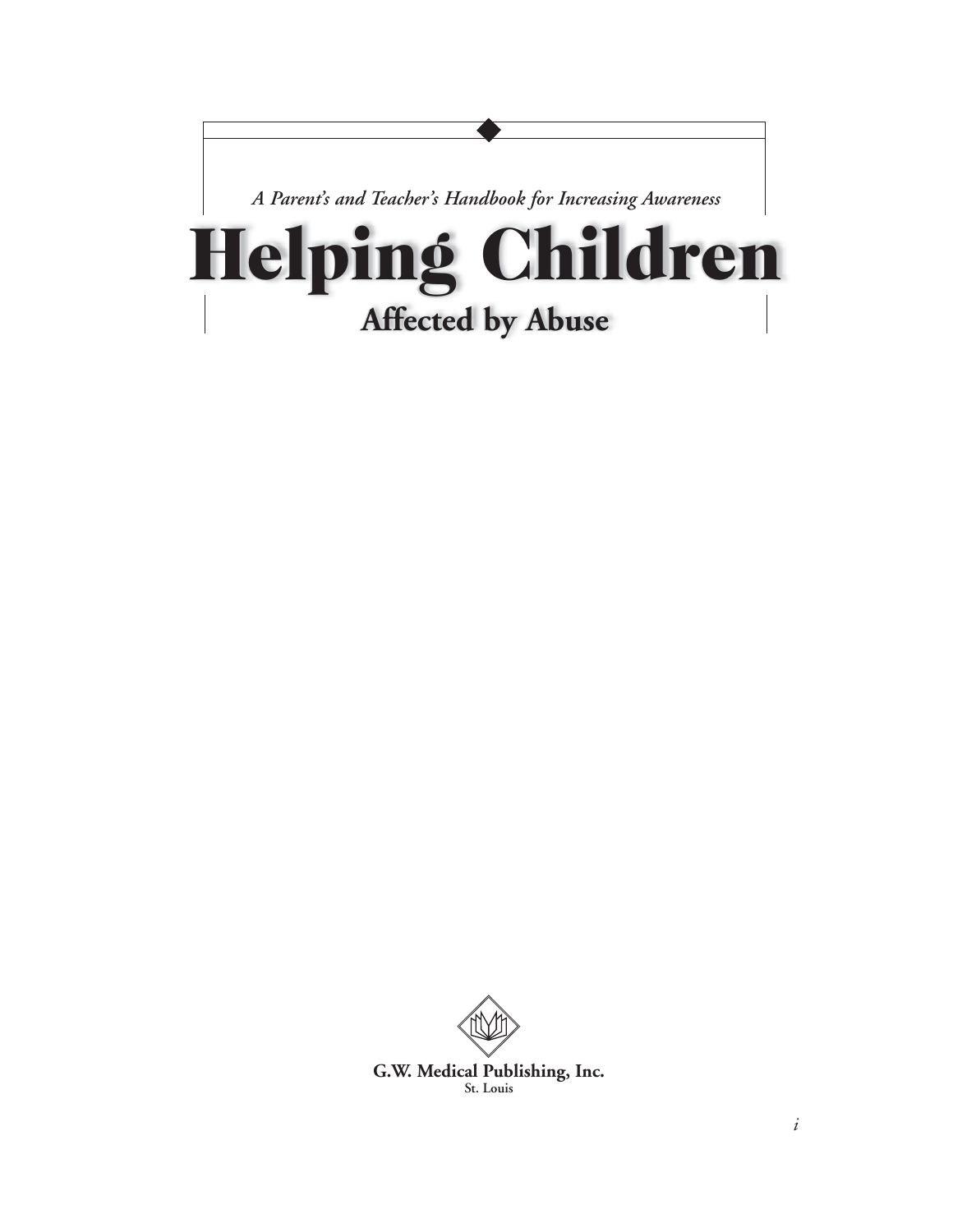

#### **Angelo P. Giardino, MD, PhD, MPH, FAAP**

Medical Director Texas Children's Health Plan Clinical Associate Professor of Pediatrics Baylor College of Medicine Attending Physician Children's Assessment Center Texas Children's Hospital Houston, Texas

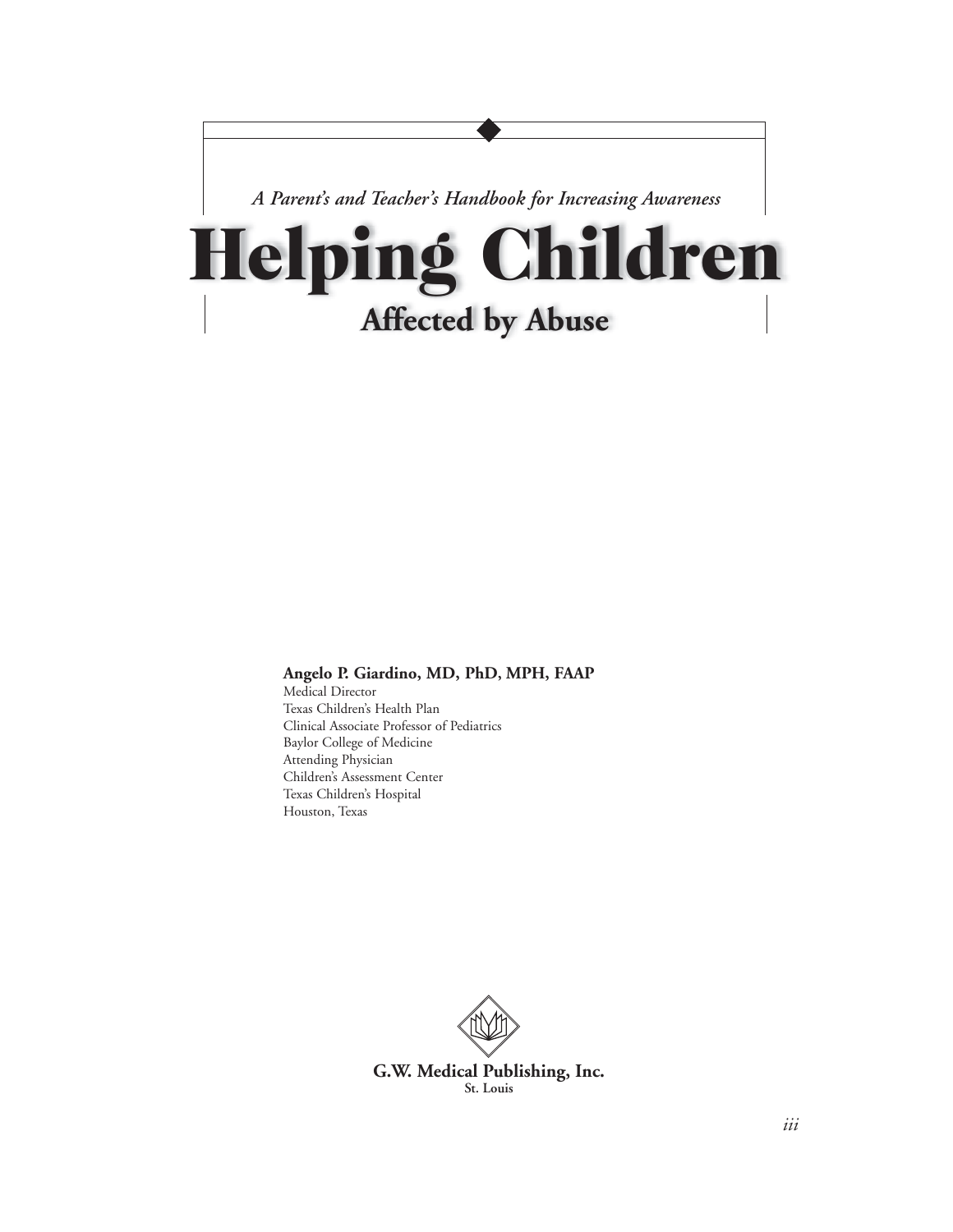#### **FOREWORD**

I am honored to write a foreword for Dr. Angelo Giardino's important text, *Helping Children Affected by Abuse: A Parent's and Teacher's Handbook for Increasing Awareness*. As a developmentalist and a parent, the value of this work is apparent to me on many levels. Raising awareness of the many aspects of child maltreatment is the most basic, but most essential, step in preventing child abuse and neglect.

All too often, we read, see, and hear reports of horrific, long-term abuse that went unnoticed by those charged with children's care, such as neighbors, friends, and teachers. Recently, in my home state of Massachusetts, a case of extreme medical neglect nearly resulting in death emerged in the media, as did the case of a child who was being prostituted so that her mother could support a drug addiction. The investigation of each case revealed that many risk factors and signs of the maltreatment had existed, but none were recognized by the other adults in contact with the children. Could an increase in awareness of the correlates of abuse and neglect lead to the prevention of this kind of terrible mistreatment? Quite possibly, yes.

This book breaks the jargon of child protective services and the medical community down into terms that a lay audience can understand. It is my suspicion that more cases of maltreatment might have been caught earlier had this information been more readily accessible in the past.

This handbook proposes some ambitious societal strategies to address the prevention of child maltreatment. Although it would take major change to achieve prevention on this level, it seems that the goal of this text—raising awareness of abuse on the individual level—may be the first step toward such change. By breaking down the indicators of abuse for a lay audience, this book provides a real service to our society as a whole.

The text also is valuable in that it provides concrete strategies that parents can use to positively discipline their children and choose a supplementary caregiver, while at the same time educating all on the risks for, signs of, and effects of maltreatment of any kind. It is especially important that those who come into frequent contact with children understand these risks and are able to work with parents to prevent abuse and neglect. This book provides the groundwork for this critical step in the prevention of child abuse and neglect and will help us protect our children from ourselves and others.

**Anne E. Brady, PhD** Research Assistant Professor Eliot-Pearson Department of Child Development Tufts University Medford, Massachusetts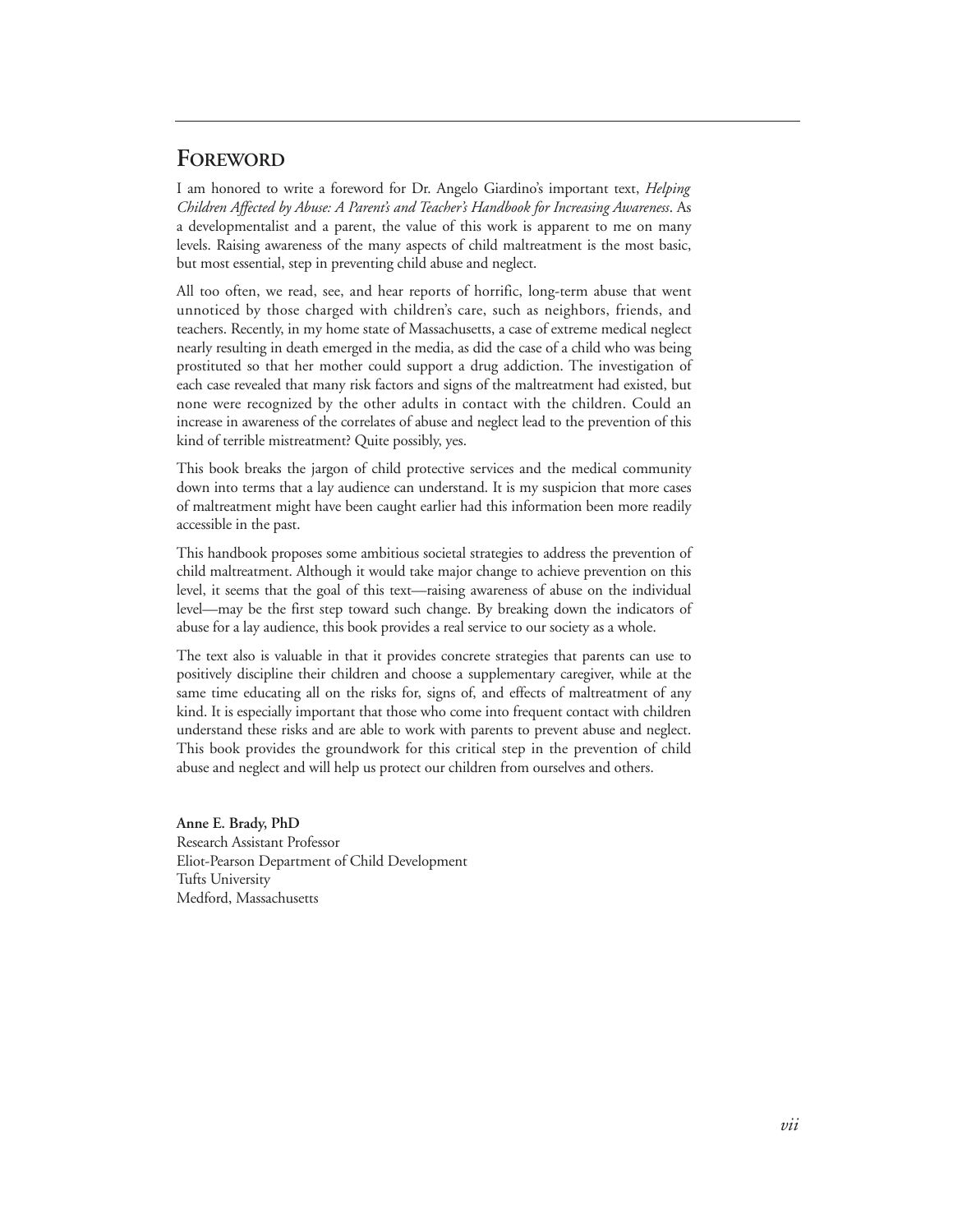#### **FOREWORD**

*Helping Children Affected by Abuse*, written by health care personnel, exists for the sole purpose of protecting our children. We have made tremendous gains in the treatment and prevention of childhood disease, yet physical, emotional, and sexual abuse of children persists unchecked. Physicians have traditionally focused on the outcomes of abuse; it is only recently that we have tried preventing abuse, an effort for which we must also enlist the help of parents, teachers, and the general public. Hence this book.

We are pediatricians, one in mid career, the other in training, with perhaps a more personal than professional interest in this book. We both have children, some already in adulthood, and we have discovered that we have made similar observations about raising our children. For example:

"I remember those very trying times when my children's demands triggered frustration, and sometimes also anger. Was it the pediatrician in me that allowed me to understand their needs, tolerate their demands, and calm down? Would I have acted differently, perhaps violently, if it were not for my own educational and parental training?"

"I am a pediatrician-in-training with a toddler-aged daughter, and I am learning every day how much aggravation is a part of parenthood. Recently, my daughter, who is not allowed to stand in the bathtub during her bath, stood up anyway. 'Sit down,' I said, and she sat, smiled, and immediately stood again. 'Sit DOWN,' I repeated, plopping her back into the water. Again she stood, this time with the challenging chirp, 'Up!' It was not that this scene continued for the next 20 minutes, it was that we had already gone through it 5 times that week. Is it any wonder children get hurt by parents who are unable to redirect mounting frustration and anger? I know that a toddler's job is to challenge the rules and that my daughter's stubborn misbehavior is a sign of normal development. So why is it sometimes so difficult to find a growing child charming?"

As adults, we generally interact with a certain degree of restraint, respect, and common sense while simultaneously enduring life's stresses. Add the unrelenting, and seemingly selfish, demands of children to these stresses, or the more significant issues of mental illness and lack of emotional or financial support, and we can see how and why child abuse happens. Can we, as a community, prevent child abuse if parents and caregivers are taught to understand children better, to see what circumstances can trigger abuse, and to prevent those circumstances from occurring?

This book is for parents, teachers, and the general public to learn about the many forms of abuse, how abuse may manifest in school or in childcare, and how legal, mental, social, and civic programs can help prevent abuse. We hope that the reader will learn to recognize vulnerable children and dangerous situations before abuse occurs and take positive steps, such as initiating parenting education, coping skills training, social services involvement, or even family restructuring, before the damage is done.

**Joseph A. Zenel, MD** Associate Professor and Vice Chair, Clinical Affairs Pediatrics Doernbecher Children's Hospital Oregon Health & Science University Portland, Oregon

**Kerry McGee, MD**

Third-Year Resident, Pediatrics Doernbecher Children's Hospital Oregon Health & Science University Portland, Oregon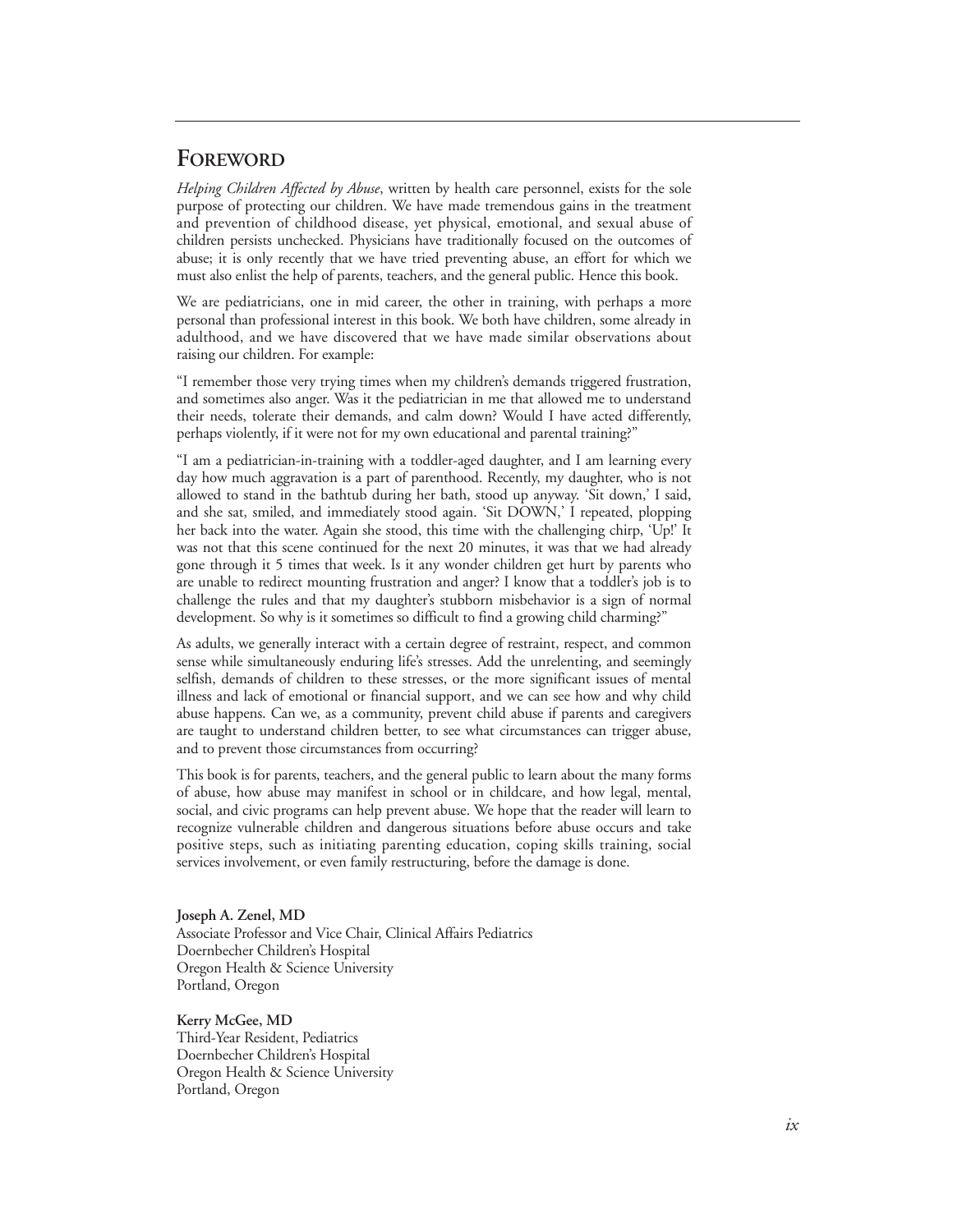#### **PREFACE**

Over the years, parents and other caregivers struggling with the aftermath of child maltreatment have asked me to recommend a friendly, practical resource that would provide them with easy access to information on child abuse and neglect. After collaborating with G.W. Medical Publishing on many publications for professionals, it was a refreshing change to work on a book that would help the adults most directly involved in caring for children.

I have tried to organize the book in a straightforward manner, and I chose content using the many questions parents and even some of my medical colleagues typically ask when they are concerned that a child is at risk for being harmed. These questions include:

- What exactly are child abuse and neglect?
- How common are child physical abuse, sexual abuse, and neglect?
- Who are these abusers, and how do I know if my children are at risk?
- How do I talk to my child about sexual abuse?
- What can I do if my child is being harmed by abuse or neglect? How can I cope?
- How can I help if I know someone else's child is being or has been abused?

These questions and others are thoroughly answered in the chapters of this book. Other topics addressed are safe discipline techniques, Internet safety issues, choosing quality childcare, and, in situations where a child is a victim, mental health concerns and types of therapy. Each chapter is arranged in a format that makes information easy to retrieve, and the practical facts and friendly tone will allow parents and caregivers to rely on it as an everyday guide to child maltreatment and what they can do about it.

I would like to express my thanks to peer reviewers Noemi Montejo and Sherri Henry, who read every page of this book and offered comments on how to make the material most relevant to the families, teachers, and other caregivers who will be reading it.

It is my hope that with this book, parents, teachers, nurses, and other adults will have the knowledge to identify and prevent the abuse and neglect of the children in their care. Although the ultimate goal is that no child is ever abused or neglected, for now I hope this book can help build a society that cares for and protects all children, and works toward sparing future generations from this devastating problem.

**Angelo P. Giardino, MD, PhD, MPH, FAAP**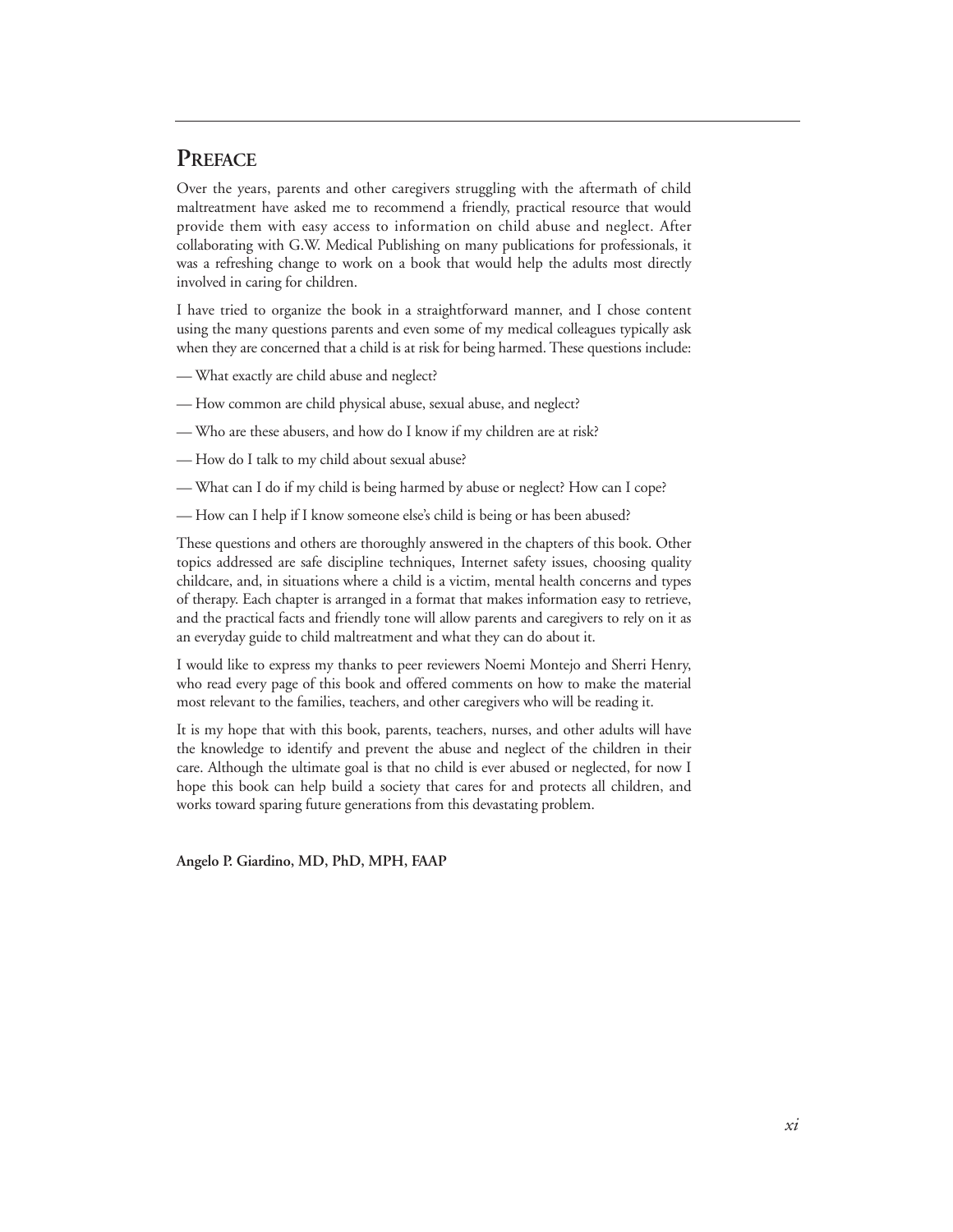#### **REVIEWS**

*This book successfully addresses the complexity of all forms of child maltreatment including the scope and nature, causes, and consequences of physical abuse, sexual abuse, emotional abuse, and neglect. The focus is on diagnosis, intervention, and prevention, enhancing the roles of the healthcare provider to become more engaged with families and effective community-based programs that can help these children and their parents. There are excellent examples of intervention and prevention strategies for both parents and teachers to utilize for children and their caregivers. The authors have added three important sections on timely areas of concern: the parameters and key issues surrounding dating violence, childcare settings, and Internet safety. Additionally, an overview of public child welfare, mental health, and team decision making are reviewed to give the reader a broader understanding of systemic responses to the problem of child abuse and neglect. Also, an introspective chapter on art therapy gives insight into the power of this technique to explore feelings and assist in the healing process for families. A must-read for professionals in the field, teachers, health care providers, and parents alike.* 

> *Lisa Pion-Berlin, Ph.D. President and Chief Executive Officer Parents Anonymous® Inc. Strengthening Families All Around the World*

*This well-written volume provides an up-to-date review and analysis of the core topics related to child maltreatment. It delves below the surface to disentangle risk factors for maltreatment from consequences and provides readers with an enhanced understanding of this complex issue. With a focus on prevention and early intervention, this book offers concrete strategies that parents, teachers, and clinicians can employ to respond*

*effectively in situations where abuse is suspected. This book is a valuable resource for anyone working with children.*

*Catherine Bradshaw, PhD Assistant Professor Department of Mental Health Associate Director Johns Hopkins Center for the Prevention of Youth Violence Johns Hopkins Bloomberg School of Public Health*

*The authors have created an excellent overview of child abuse, indicating how child abuse is manifested, how to recognize and treat child abuse, and importantly, how to prevent child abuse for future generations. This is a terrific resource for all individuals who care for children and want to keep them free from harm.*

> *Nancy Chandler Executive Director National Children's Alliance*

*The book is an excellent resource for parents, teachers, and even child protection workers. Dr. Giardino has the ability to simplify complex topics of abuse and make them understandable for both parents and professionals. The book's practical suggestions and guidance on the spectrum of abuse, protecting children, the Internet, schools, and childcare will be indispensable to concerned caregivers and education professionals. The easy language of this book makes it a valuable resource for any personal, professional, or school library.*

*Michael L Haney, PhD, NCC, CCISM, LMHC Division Director for Prevention and Intervention Children's Medical Services Florida Department of Health*

*This resource book provides a concise and up-to-date look at the complex issues surrounding child abuse. It is a valuable combination of definitions, dynamics and concrete discussions that explore how effective parenting can help prevent child abuse, how teachers can shape the dialogue concerning abuse issues, and how physicians and other professionals can influence positive parenting and prevention efforts. It clearly portrays the responsibility we each have for all the children in our sphere of influence and how we can put that responsibility into action in a variety of contexts. From parents to schools to communities, this book lays out a mandate for protection of children, even as we teach them how to protect themselves.* Helping Children Affected by Abuse *is a must have for every school and professional library.*

*Sherryll Kraizer, PhD Founder of the Safe Child Program Author of* The Safe Child Book *and* Bully Proof Your Child

*As a medical student interested in public health, and specifically in protecting children from violence, I am always searching for resources to effectively educate communities about "helping children affected by abuse." This book beautifully demonstrates that adults in our society have the responsibility and capacity to protect children. It accomplishes a very important goal of not only outlining different kinds of abuse in a clear and thorough manner, but also providing suggestions of what parents, teachers, and any other adults in a community can do to protect children from the harms of abuse. I think that anyone who interacts with children should have to read* Helping Children Affected by Abuse*.*

> *Sarah Bagley Third-Year Medical Student Georgetown University*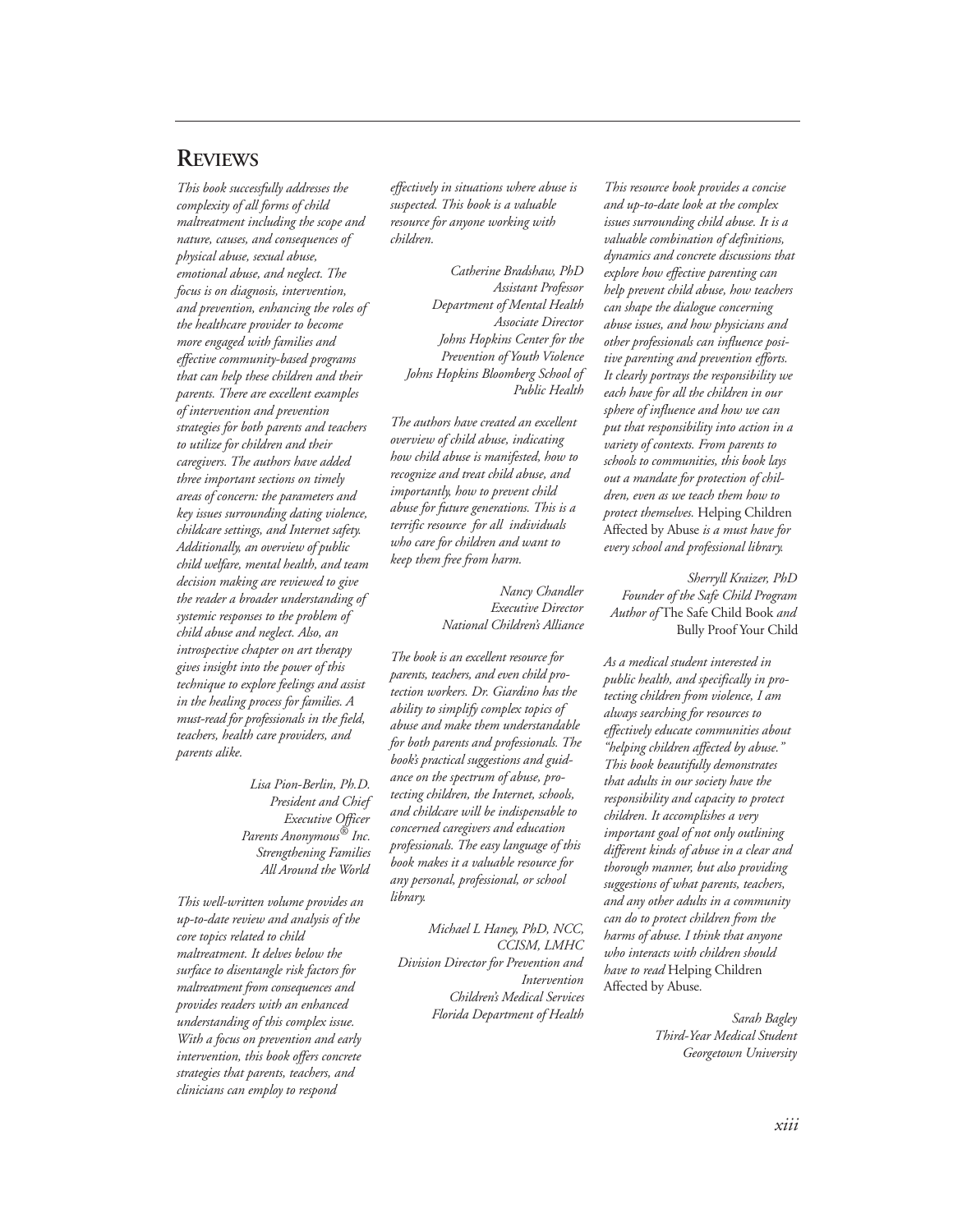# **CONTENTS**

|                   | <b>CHAPTER 1: CHILD ABUSE AND NEGLECT: AN OVERVIEW</b>        |  |
|-------------------|---------------------------------------------------------------|--|
|                   |                                                               |  |
|                   |                                                               |  |
| <b>CHAPTER 3:</b> |                                                               |  |
| CHAPTER 4:        |                                                               |  |
| <b>CHAPTER 5:</b> |                                                               |  |
| CHAPTER 6:        | DATING VIOLENCE89                                             |  |
| CHAPTER 7:        | SCHOOLS AND CHILD ABUSE. 97                                   |  |
| <b>CHAPTER 8:</b> |                                                               |  |
|                   | <b>CHAPTER 9:</b> SAFETY FOR CHILDREN ON THE INTERNET. 131    |  |
|                   | <b>CHAPTER 10:</b> CHILD PROTECTIVE SERVICES, MENTAL HEALTH   |  |
|                   | ISSUES, AND THE MULTIDISCIPLINARY TEAM APPROACH 143           |  |
|                   |                                                               |  |
|                   | <b>CHAPTER 12: PREVENTION EFFORTS: THE NEXT CHALLENGE 173</b> |  |
|                   |                                                               |  |
|                   |                                                               |  |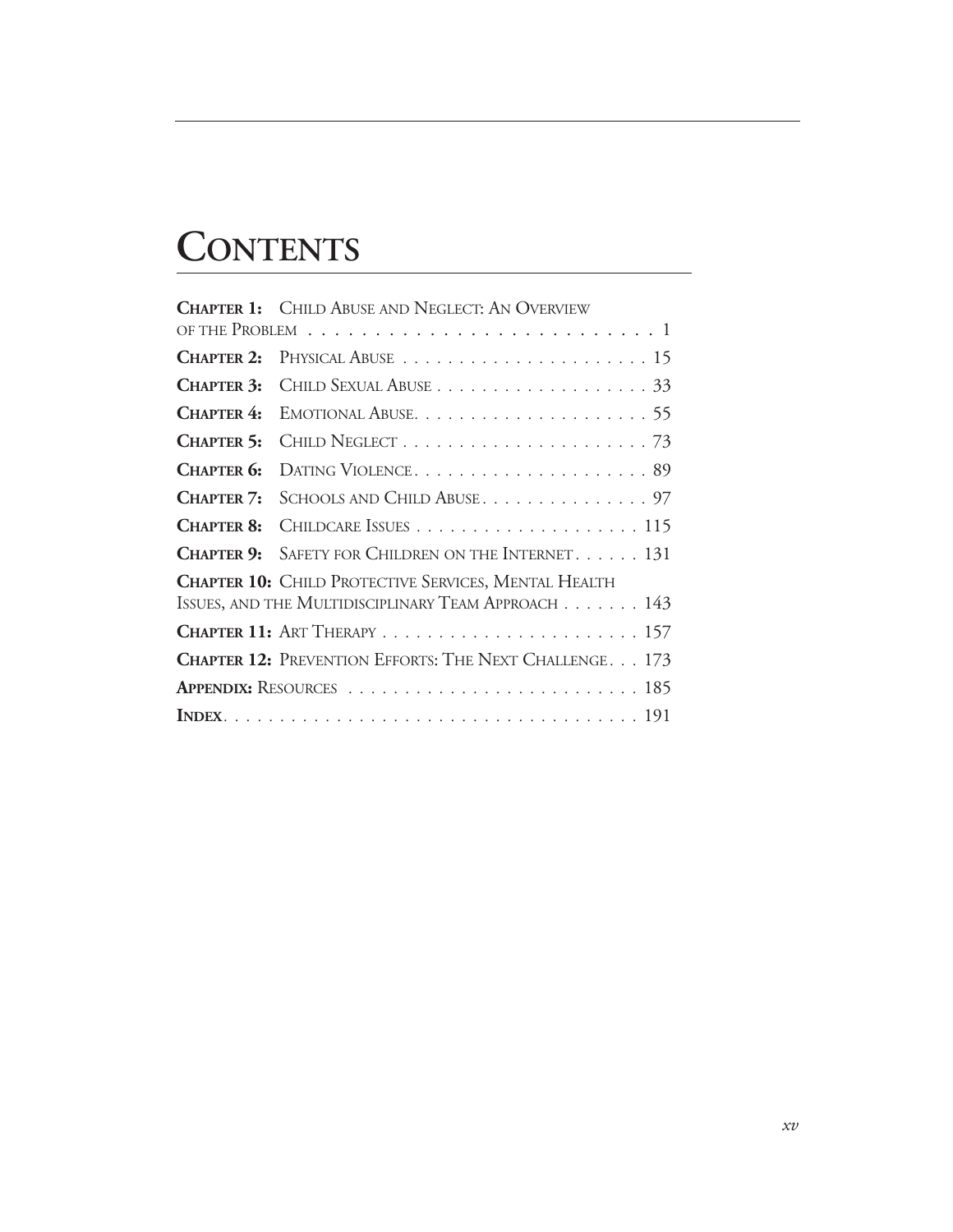

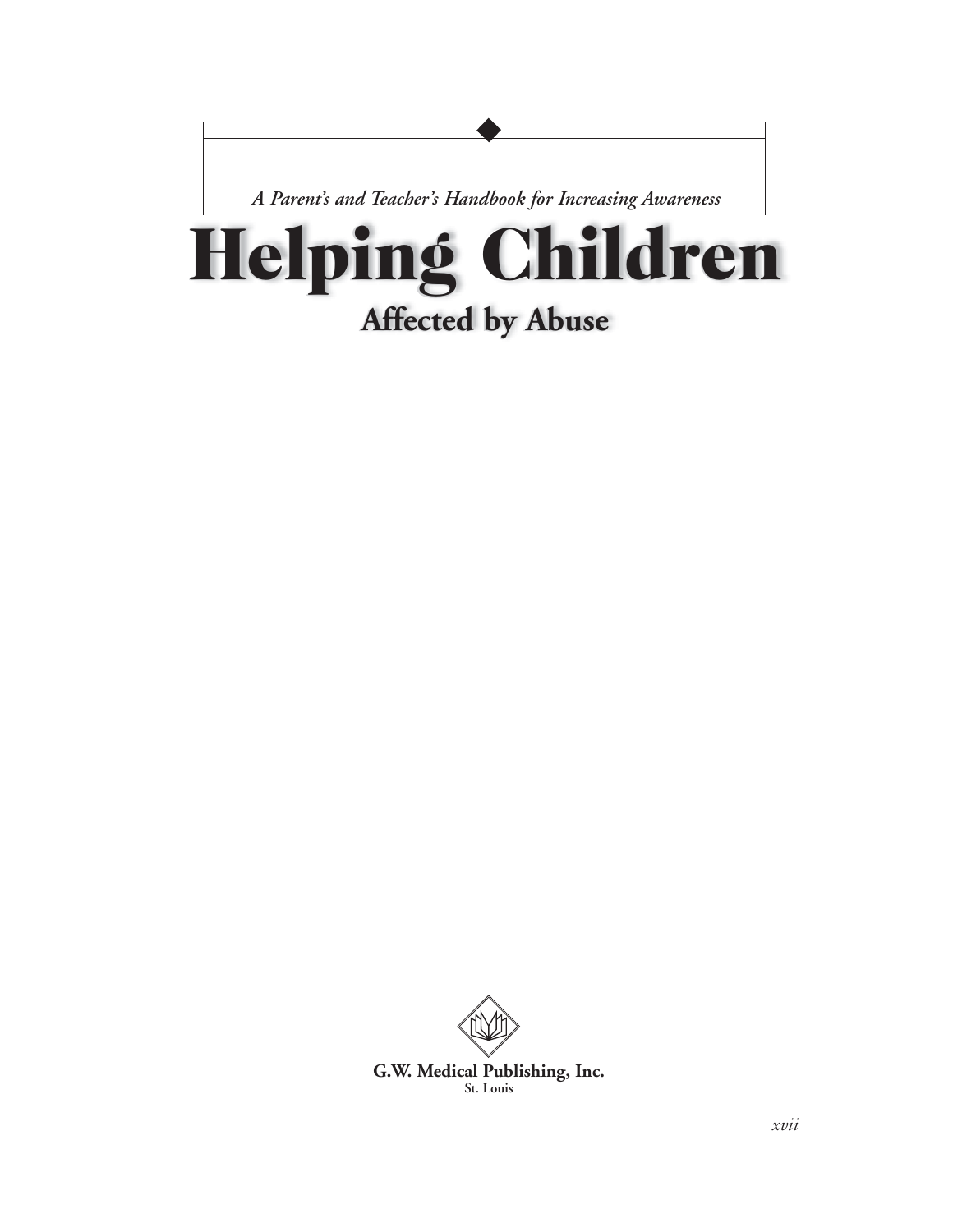# *Chapter 1*

# **CHILD ABUSE AND NEGLECT: AN OVERVIEW OF THE PROBLEM**

Angelo P. Giardino, MD, PhD, MPH, FAAP

Child abuse and neglect (sometimes referred to by the more general term *child maltreatment*) is a complex problem that affects every segment of society, exempting no social, ethnic, religious, or professional group. The term "abuse" refers to physical, sexual, or psychological injury to a child caused by a parent, babysitter, neighbor, teacher, coach, or some other trusted older person or adult who is in a caregiving role. Child maltreatment can result from acts of commission or omission and is a major public health and social problem facing children and families in the United States and other countries.

#### **DEFINITIONS**

The US federal government provides a set of definition guidelines for child maltreatment that provide a minimum foundation for states to follow when creating their own laws and regulations.<sup>1</sup> These guidelines recognize maltreatment as:

- Any recent act or failure to act on the part of a parent or caretaker that results in death, serious physical or emotional harm, sexual abuse, or exploitation.
- An act or failure to act that presents an imminent risk of serious harm.

Specific laws vary from state to state—some are very detailed while others are more general—but each makes harming a child in one's care a crime.

"Child abuse and neglect" and "child maltreatment" are general terms that can be broken into the following subcategories, which are briefly described in **Table 1-1**:

- Physical abuse
- Sexual abuse
- Emotional abuse
- Neglect

#### **SIZE OF THE PROBLEM**

In the United States, national collections of state-reported data consistently find that approximately 3 million reports per year of suspected child maltreatment are made to child protective services (CPS) agencies after processing and investigation, between about 900 000 and 1 million children are found to have been maltreated.3 Each year, more than half of the confirmed (substantiated) child maltreatment cases are neglect, approximately 20% are physical abuse, 10% are sexual abuse, and the remainder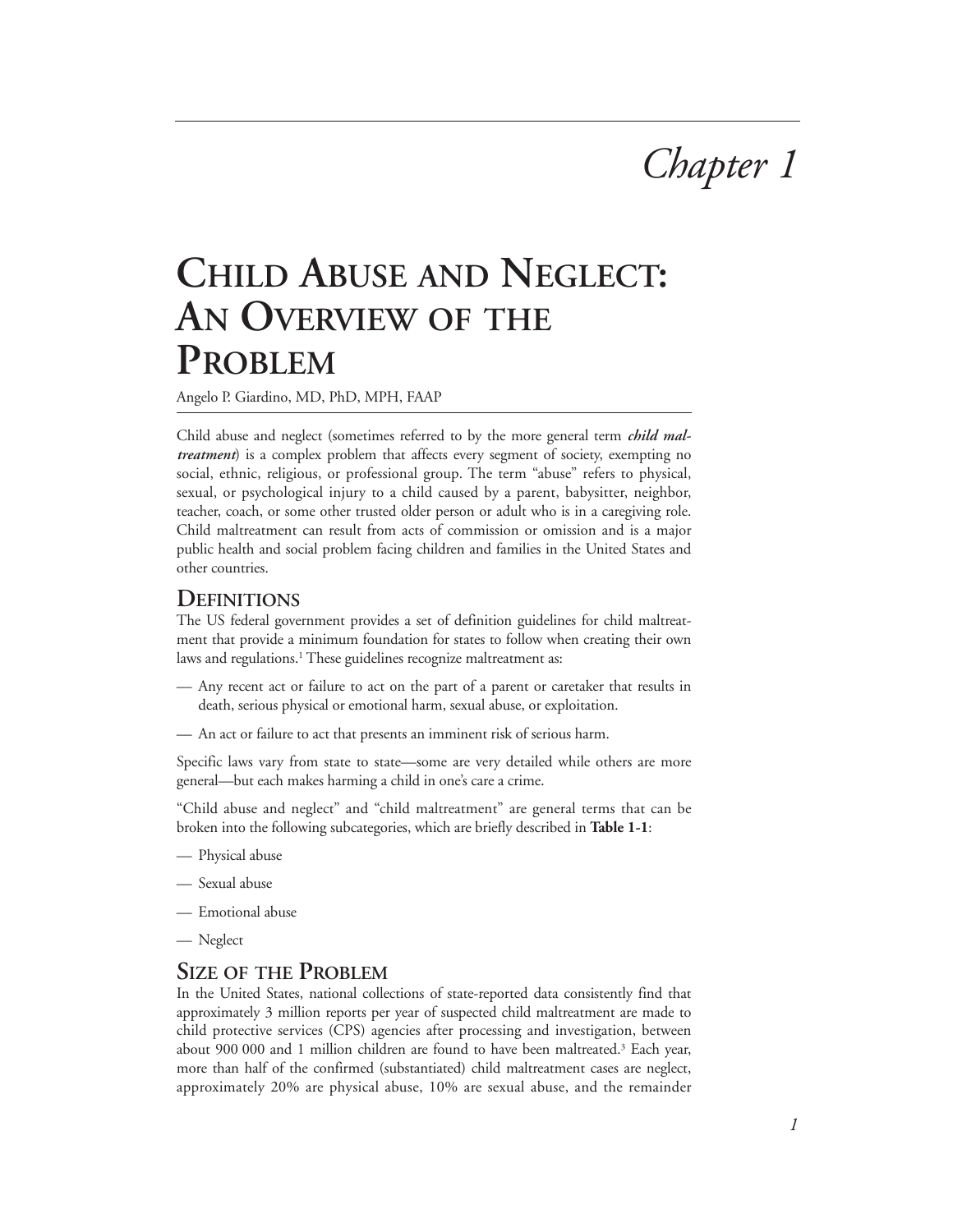|                                   | Table 1-1. Forms of Child Abuse and Neglect                                                                                                                                                                                                                                                                                                                                                                                                                                                                                                                                                                                                                                                                                                                                    |  |  |
|-----------------------------------|--------------------------------------------------------------------------------------------------------------------------------------------------------------------------------------------------------------------------------------------------------------------------------------------------------------------------------------------------------------------------------------------------------------------------------------------------------------------------------------------------------------------------------------------------------------------------------------------------------------------------------------------------------------------------------------------------------------------------------------------------------------------------------|--|--|
| <b>TYPE OF MALTREATMENT</b>       | DEFINITION                                                                                                                                                                                                                                                                                                                                                                                                                                                                                                                                                                                                                                                                                                                                                                     |  |  |
| Physical abuse                    | Physical injury ranging from minor bruises to broken bones, brain<br>damage, or death that results from a caregiver beating, shaking,<br>throwing, choking, or otherwise harming a child. These injuries are<br>considered abuse regardless of whether the caregiver intended to hurt<br>the child.                                                                                                                                                                                                                                                                                                                                                                                                                                                                            |  |  |
| Sexual abuse                      | Sexual activities between a dominant or more powerful person and a<br>dependent, developmentally immature child for the dominant person's<br>sexual stimulation or for the gratification of other persons, as in child<br>pornography or prostitution. The activities defined by child sexual<br>abuse include exhibitionism, inappropriate viewing of the child,<br>allowing the child to view inappropriate sexual material, taking sexual<br>photographs of the child, sexualized kissing, fondling, masturbation,<br>penetration of the vagina or anus with objects or fingers, and oral-<br>genital, genital-genital, and anal-genital contact.                                                                                                                           |  |  |
| Emotional/<br>psychological abuse | A pattern of behavior that impairs a child's emotional development or<br>sense of self-worth. This behavior may include constant criticism,<br>threats, or rejection, as well as withholding love, support, or guidance.                                                                                                                                                                                                                                                                                                                                                                                                                                                                                                                                                       |  |  |
| Neglect                           | Failure to provide for a child's basic needs in one or more of the fol-<br>lowing different forms:<br>- Physical. Failure to provide necessary food, clothing, or shelter.<br>- Medical. Failure to provide necessary medical, dental, or mental<br>health treatment.<br>- Educational. Failure to enroll a child in school, allowing excessive<br>absences from school, or disregarding special educational needs.<br>- Supervisional. Lack of appropriate supervision or leaving the child<br>in the custody of others for extended periods of time.<br><i>Emotional</i> . Inattention to a child's emotional needs, failure to<br>provide psychological care, or permitting the child to engage in<br>risky activities such as permitting access to alcohol or other drugs. |  |  |

*Data from Child Welfare Information Gateway.*<sup>2</sup>

encompass various other forms of child abuse and neglect. National child maltreatment statistics are released every 2 to 3 years, and, based on the 2004 data, the following observations may be made3:

- An estimated 3 million referrals involving 5.5 million children were made to CPS agencies.
- Approximately 63% of the referrals were viewed as serious enough to be "screened in" and accepted for investigation; thus, 37% were screened out and not accepted for investigation.
- Approximately 872 000 children were found to be victims of child abuse or neglect.
- Approximately 1500 children were known to have died as a result of maltreatment.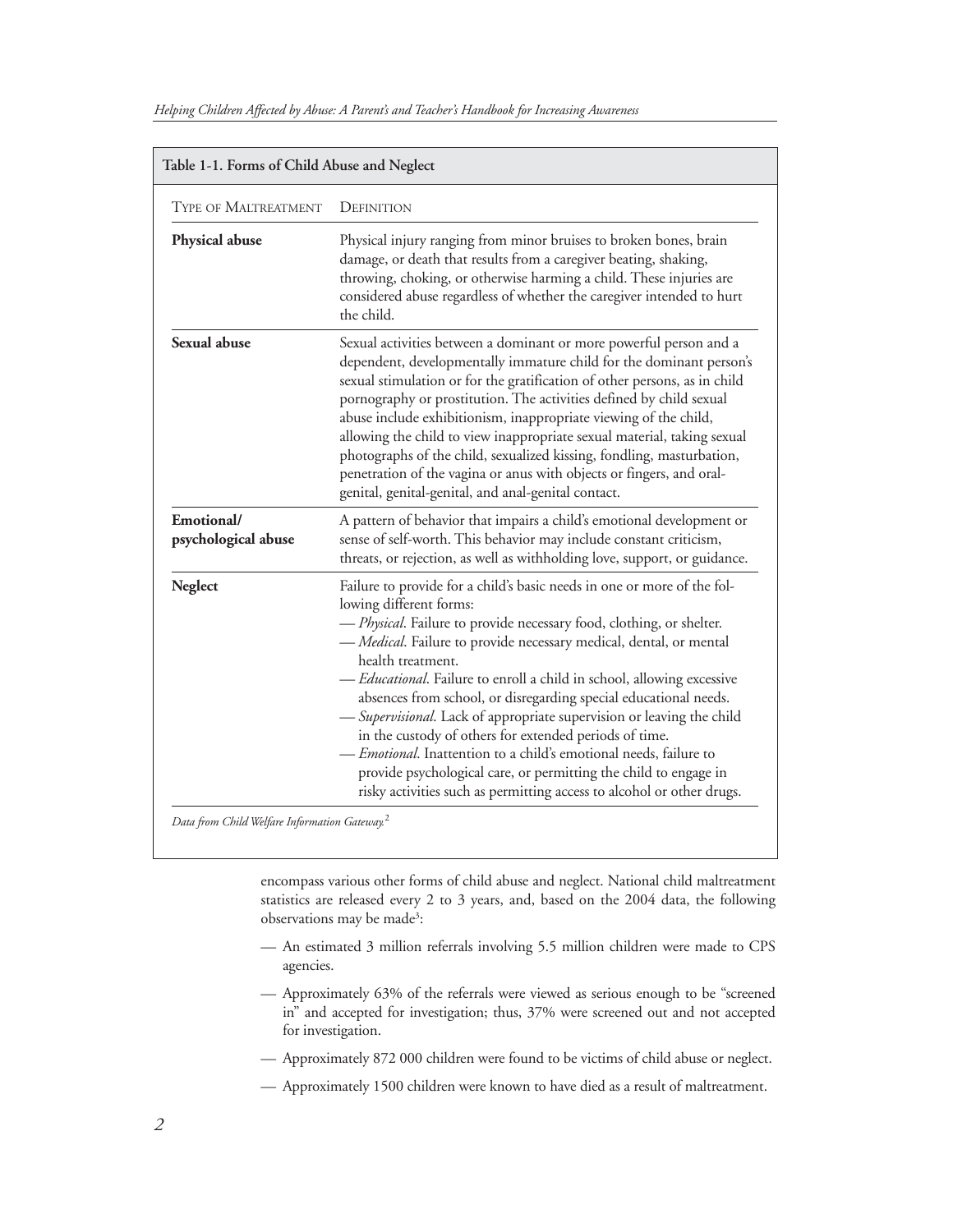# *Chapter 2*

# **PHYSICAL ABUSE**

Angelo P. Giardino, MD, PhD, MPH, FAAP

Physical abuse is a subcategory of child maltreatment, accounting for approximately one fifth of all cases. Parents are often most familiar with this type of abuse because its symptoms are the most visible. State laws require some professionals to report suspected physical abuse, but any adult who cares for children should recognize his or her ability—and responsibility—to make voluntary reports. All responsible adults should look for the possible appearance of abusive injuries, know how to differentiate between accidental and abusive injuries, understand the impacts of physical abuse, understand the need to report these suspicions to authorities, and know what to expect if they do report abuse.

#### **DEFINITION**

Physical abuse is a situation in which a child is injured while in the care of a parent or other caregiver. These injuries are called inflicted, abusive, or nonaccidental injuries. The US federal government defines physical abuse as a form of maltreatment during which a caregiver inflicts an injury that may be recognized during examination upon a child. This definition includes such various nonaccidental means of injury as hitting with a hand, stick, strap, or other object; shaking; throwing; burning; stabbing; and choking.1 Some definitions for physical abuse attempt to characterize the *seriousness* of the injury, which can vary anywhere from mild redness that fades over several hours to injuries resulting in death.

Recent medical definitions have paid less attention to the *intention* of the injury and more attention to its actual *effect*. The reason for this shift is to prevent caregivers who have injured their children from acquitting themselves by stating that they did not *intend* to injure the child. What is important today is what actually happened to the child, not what the caregiver intended.

It is easy to diagnose a child who has many injuries inflicted over time; one does not need professional health care training to recognize this pattern. (General signs of abuse are listed in **Table 2-1**.) However, when a child has only a single injury, diagnosis can sometimes be difficult, even for those who are experienced health care professionals. There is a great need to determine whether an injury is accidental or inflicted, for much hangs in the balance. If a child is being intentionally abused but the injury is misdiagnosed as accidental, the child will be left in the care of a person who may cause other intentional injuries. Siblings or other children in the household are also put at risk. On the other hand, if the injury is accidental but mistakenly thought to be intentional, innocent caregivers will be falsely accused and face criminal and civil investigations as well as negative social reactions, all of which can disrupt the family's normal functioning.

#### **SIZE OF THE PROBLEM**

In the United States, approximately 872 000 children were maltreated in 2004.<sup>3</sup> Approximately 18% of these cases were identified as physical abuse (**Figure 2-1**).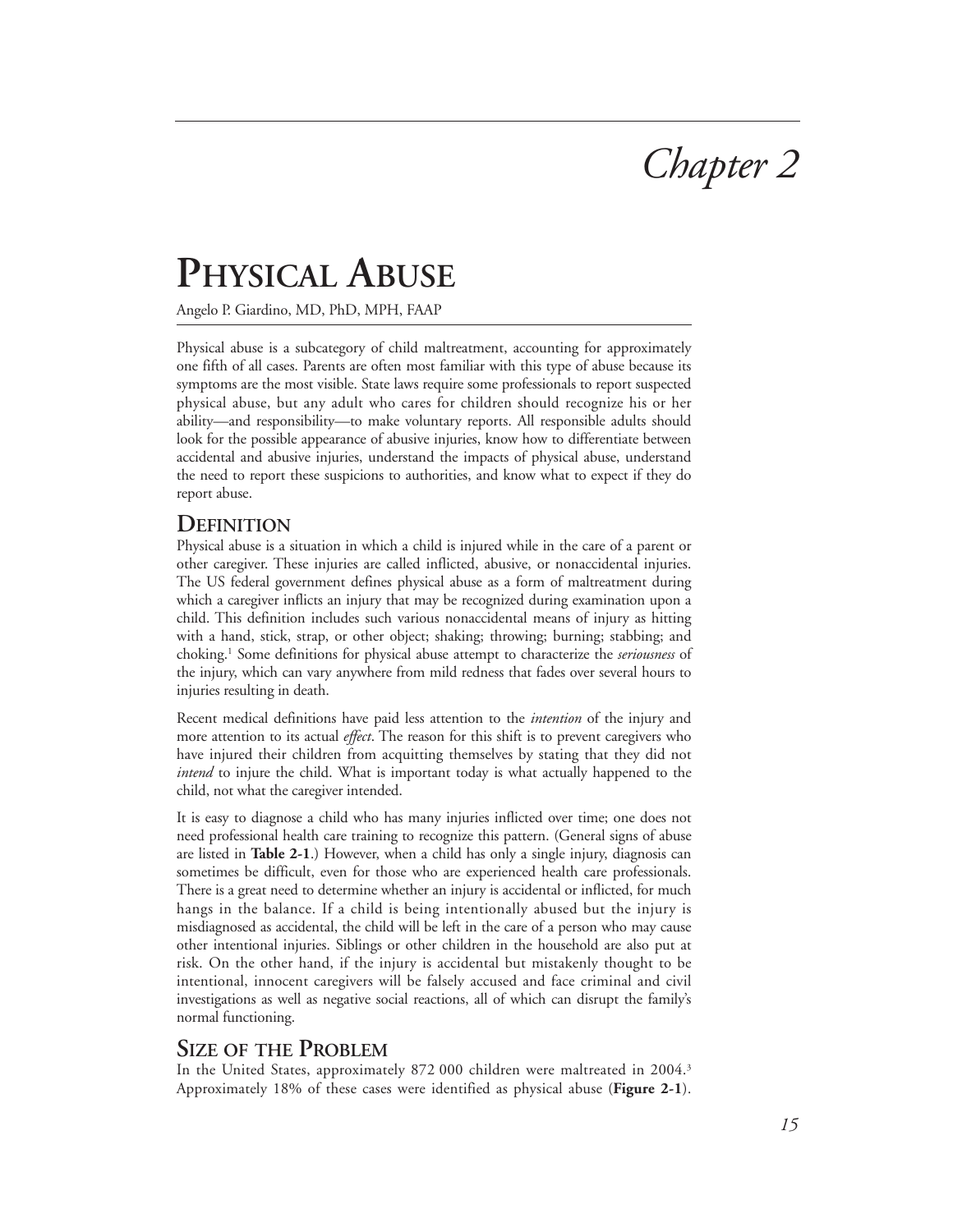| Table 2-1. Signs of Physical Abuse                                                          |                                                                                                                                                                                                                                                                                                                                                                                                                 |  |
|---------------------------------------------------------------------------------------------|-----------------------------------------------------------------------------------------------------------------------------------------------------------------------------------------------------------------------------------------------------------------------------------------------------------------------------------------------------------------------------------------------------------------|--|
| Consider the<br>possibility of<br>physical abuse<br>when the <b>child:</b>                  | -Has unexplained injuries, such as burns, bites, bruises, broken bones, or black<br>eyes.<br>— Has fading bruises or other marks noticeable after an unexpected absence<br>from school.<br>-Seems frightened of the parents and protests or cries when it is time to go<br>home; alternately, appears fearful at the approach of adults in general.<br>- Reports injury by a parent or another adult caregiver. |  |
| Consider the<br>possibility of<br>physical abuse<br>when the <b>parent</b><br>or caregiver: | - Offers conflicting, unconvincing, or no explanation for the child's injury.<br>- Describes the child as evil or bad or in some other negative way.<br>- Uses harsh physical discipline with the child.                                                                                                                                                                                                        |  |

**Figure 2-1.** In 2004, 17.5% of child maltreatment cases involved physical abuse. Data from USDHHS.<sup>3</sup>



Encouragingly, the rate of victimization per 1000 children in the national population has dropped from 13.4 children in 1990 to 11.9 children in 2004. Many child abuse professionals hope that this decrease is real and will continue in the future due to attention and prevention efforts. However, even if the numbers have already decreased, they still remain high, so efforts to eliminate this problem must continue. Even one child hurt by abuse is one too many.

#### **CAUSES OF PHYSICAL ABUSE**

Physical abuse can result from a number of circumstances, such as when:

- Caregivers use corporal punishment and their anger becomes uncontrollable.
- Caregivers lack understanding of appropriate child development and have unrealistic expectations of children, leading to increased stress and situations in which a child's behavior is viewed negatively.
- Caregivers' psychology is such that they resent or reject their child.
- Children are left in the care of babysitters who are abusive.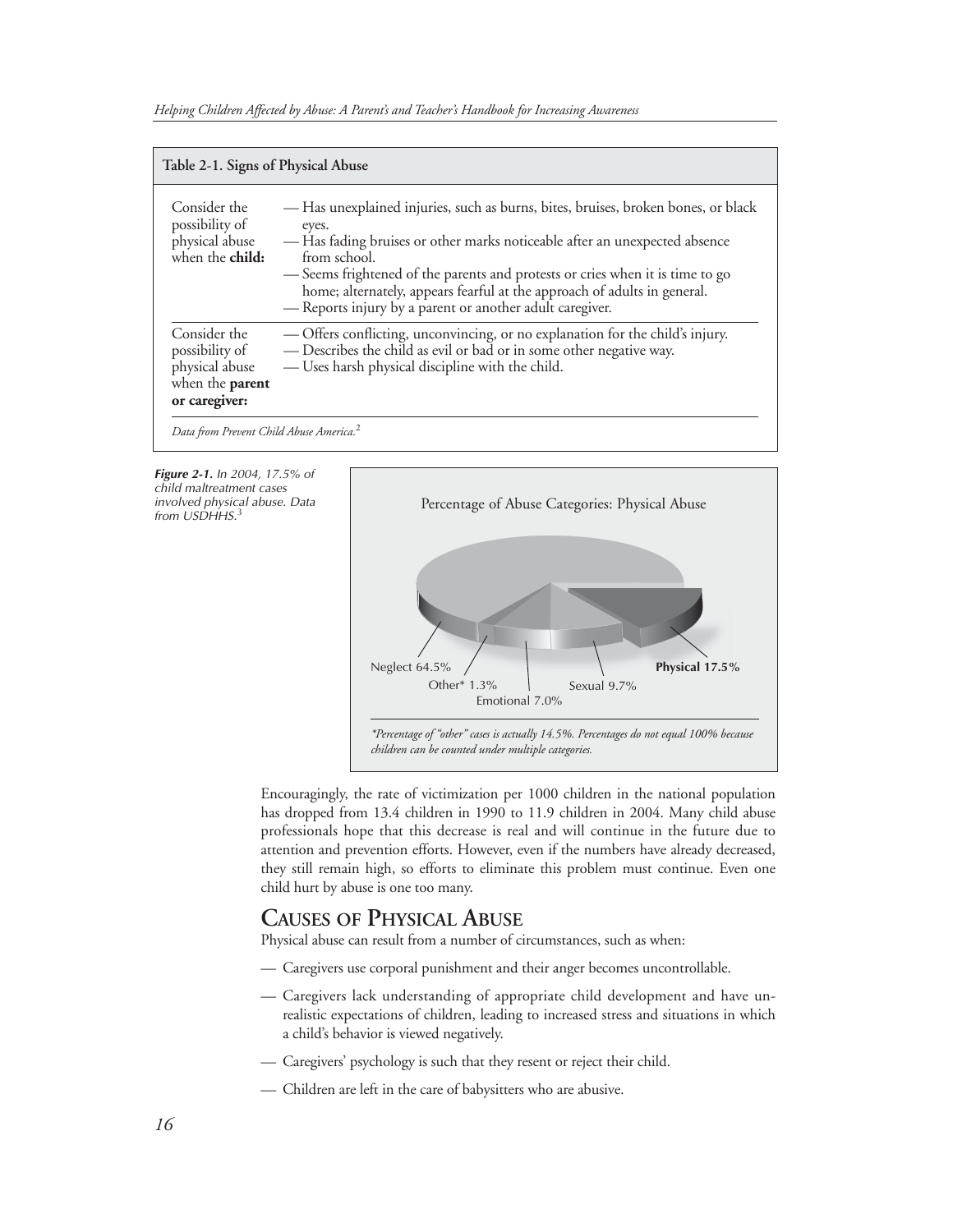

# **CHILD SEXUAL ABUSE**

Angelo P. Giardino, MD, PhD, MPH, FAAP

Child sexual abuse is a form of maltreatment in which a child's trust of a more powerful person is betrayed for that person's own sexual pleasure. This type of abuse can be difficult to detect, and in fact sometimes goes completely undiscovered, partially because the abusers (also called perpetrators) are often skillful at persuading children not to inform others of the sexual abuse. Identifying and preventing further abuse requires education. Knowledge of the typical progression towards sexual abuse, the perpetrators' characteristics, and common presenting symptoms are the first steps. Informed parents, teachers, and caregivers can all recognize children who are in danger of being sexually abused and support them through the investigation processes that accompany reports of sexual abuse.

#### **DEFINITIONS**

*Child sexual abuse* is defined as the involvement of children in sexual activity by an older or more powerful caregiver. Children are naturally curious and may engage in developmentally normal sexual play with age-mates, as when two 5 year olds play "doctor" and mutually explore each other's bodies, but a 5-year-old child who plays "doctor" with a 15-year-old babysitter or a stepfather is being sexually abused. Even when the persons in question are both minors, if one is older (typically by greater than 5 years difference in age) and has greater power and knowledge that he or she can use against the other child, the activity is considered sexual abuse. If the perpetrator is not a caregiver, the sexual activity is considered *sexual assault*.

Child sexual abuse and sexual assault may occur as part of activities called *sexual exploitation*, namely producing, collecting, and distributing child pornography or involving children in prostitution. These activities are sometimes called commercial sexual exploitation of children (CSEC) when perpetrators engage in the activities for financial gain. Adolescent runaways are at particular risk for some CSEC activities because of the vulnerable circumstances they are in. In discussing definitions of child sexual abuse, there are several levels of definitions that are important to consider. **Table 3-1** provides an overview of some of the different definitions that one might encounter when reading legal and clinical material or articles on child sexual abuse, sexual assault, and CSEC.

Some of the specific activities that are considered sexually abusive include the following:

- An abuser sexually touching and fondling a child
- Having the child touch the abuser's genitals or perform oral sexual acts on the abuser
- The abuser having vaginal or anal sexual intercourse with a child, whether in a forced or unforced manner
- Purposefully showing the child adult sexual activity, pornographic movies, or photos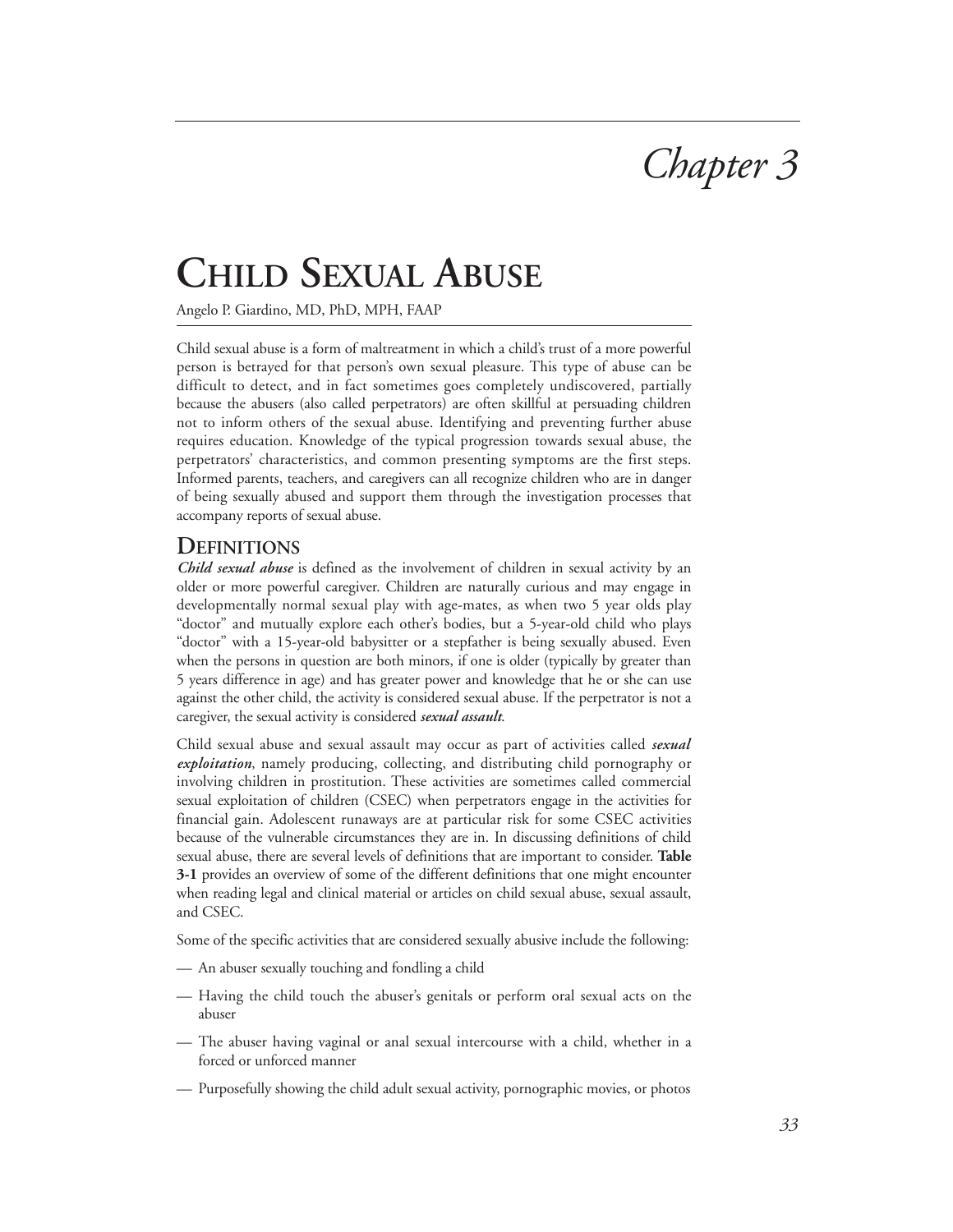- Having a child pose, undress, or perform in a sexual manner
- Spying on a child while he or she is undressing in a private setting such as a bathroom or bedroom

Of the activities listed, the noncontact activities can be the hardest to define. Families may be comfortable with nudity in the home––sharing bathrooms, sharing bedrooms, or otherwise living in small quarters where privacy is at a minimum—which is not

| <b>TYPE OF DEFINITION</b>                                                                                   | DESCRIPTION                                                                                                                                                                                                                                                                                                                                                                                                                                                                                                                                                                                                                                                                                                                                                                                                                                                                                            |
|-------------------------------------------------------------------------------------------------------------|--------------------------------------------------------------------------------------------------------------------------------------------------------------------------------------------------------------------------------------------------------------------------------------------------------------------------------------------------------------------------------------------------------------------------------------------------------------------------------------------------------------------------------------------------------------------------------------------------------------------------------------------------------------------------------------------------------------------------------------------------------------------------------------------------------------------------------------------------------------------------------------------------------|
| Legal, civil: used by child<br>protection professionals<br>to define the condition of<br>child sexual abuse | Child protection laws hold sexual abuse as a condition from<br>which children need to be protected. Thus, these laws include child<br>sexual abuse as one of the forms of maltreatment that must be<br>reported by designated professionals and investigated by child pro-<br>tection agencies. Courts may remove children from their homes in<br>order to protect them from sexual abuse. Generally, child protection<br>statutes apply only to situations in which offenders are the children's<br>caregivers. The federal definition of child maltreatment is included in<br>the Child Abuse Prevention and Treatment Act (CAPTA). Sexual<br>abuse and exploitation is a subcategory of child abuse and neglect.                                                                                                                                                                                    |
| Legal, criminal: used by<br>police departments and<br>prosecutors                                           | Criminal laws prohibit certain sexual acts and specify the penalties.<br>Generally, these laws include child sexual abuse as one of several sex<br>crimes. Criminal statutes prohibit sex with a child, regardless of the<br>adult's relationship to the child, though incest may be dealt with in a<br>separate statue. Types of sexual abuse are often classified in terms of<br>degree of severity, first degree being the most serious and fourth<br>degree being the least. The penalties vary depending on:<br>- The age of the child. Crimes against younger children are regarded<br>as worse.<br>- The level of force. The severity of the crime increases with the<br>force used.<br>- The relationship between victim and offender. An act against a<br>relative or household member is considered more serious.<br>- The type of sexual act. Acts of penetration receive longer sentences. |
| Professional/clinical: used<br>by clinicians and<br>professionals who work in<br>the child abuse field      | Clinical definitions of sexual abuse are guided by legal definitions but<br>are most concerned with the traumatic impact on the child. Three<br>factors shape the traumatic impact:<br>- Power differential. Power can derive from the relationship between<br>the child and abuser, the size or capability of the abuser, and the<br>abuser's ability to psychologically manipulate the child.<br>- Knowledge differential. This implies that the abuser is either older,<br>more developmentally advanced, or more intelligent than the victim.<br>- Gratification differential. Although perpetrators may attempt to<br>arouse their victims, the goal of the encounter is gratification for<br>the perpetrator.                                                                                                                                                                                    |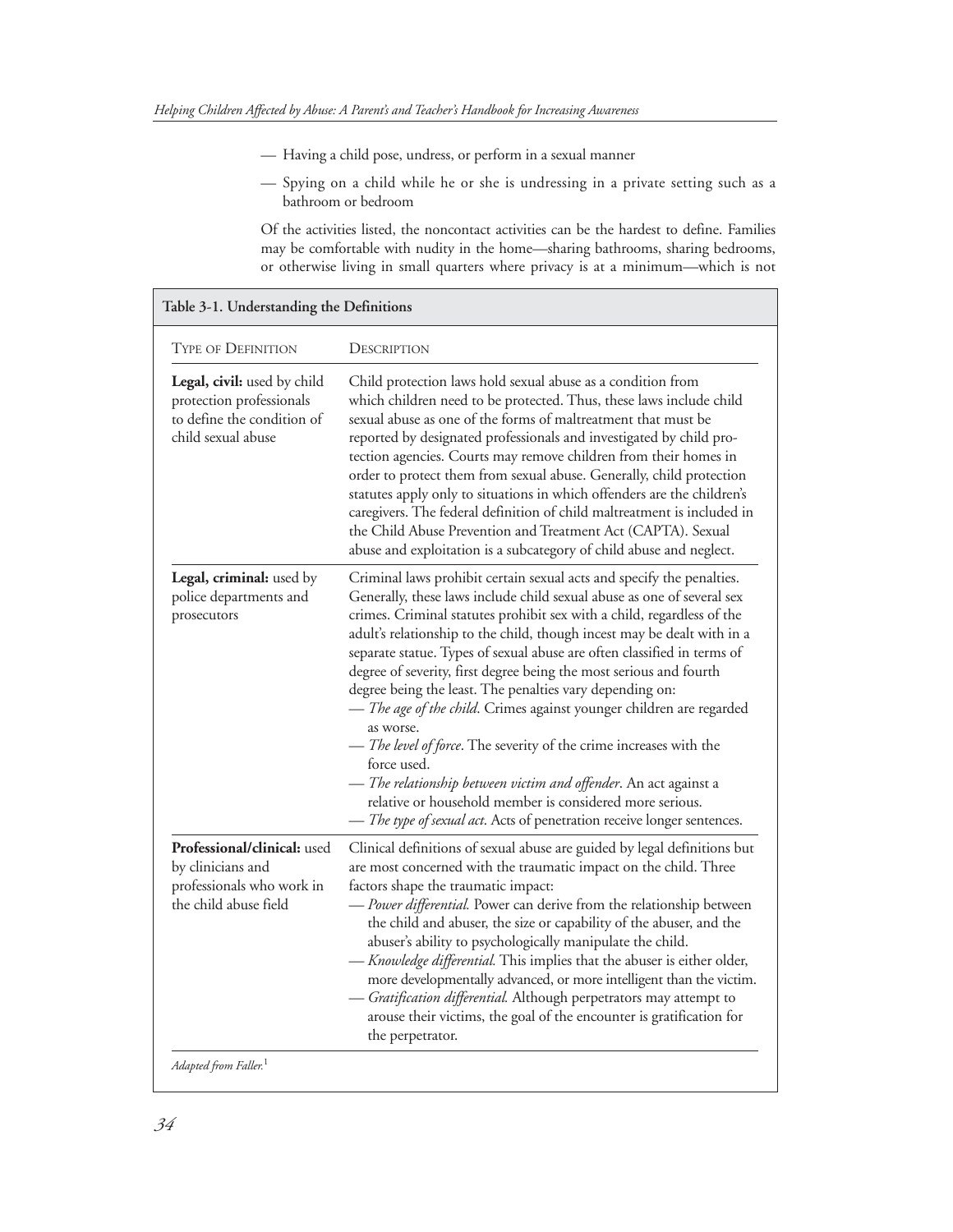# *Index*

### **A**

Abnormal responses, 67 Abstract art, physical/emotional release, 164 Abuse. *See* Emotional abuse; Physical abuse; Sexual abuse event, reexperiences, 49 healing, 168 neglect. *See* Child abuse/neglect reports, 143-144 case, example, 144 suspicion, 7 type, 97 Abused children/families, treatment, 150 Abused children/women, overlap, 23f Abuser-child interaction, 70 Abusers characteristics, 38, 57-58 children, relationship, 10 Abusive behaviors, 58t, 63t-65t Abusive injuries, 23-25 areas, occurrence, 23f details, 25t-26t Academic skills, improvement, 110 Accidental injuries, 23 areas, occurrence, 23f Accidents, prevention, 73 ACE. *See* Adverse Childhood Experiences Activities/interactions, consistency, 20 Adolescents abuse, 105 programmatic modifications, 85t Adult sexual assault, contrast. *See* Child sexual abuse Adult survivors. *See* Child sexual abuse Adverse Childhood Experiences (ACE) studies, 50 After-school activities, 94 Al-Anon/Alateen, 109, 186 Alcoholics Anonymous, 186 American Academy of Child and Adolescent Psychiatry, 135, 186 American Academy of Pediatrics, 44, 135, 186 Committee on Psychosocial Aspects of Child and Family Health, 20

discipline guidance, 18 American Art Therapy Association, 186 American Humane Association, "What You Can Do," 70t American Red Cross, 44, 128, 190 America Online (AOL), 132 Anal area bruising, 45t redness, 45t Animals, cruelty, 66 Anorexia nervosa, 40 Anxiety, 11 Appetite, change, 40 Aronson, Susan (study), 115 Arousal symptoms, increase, 49 Art development, 157-164 normal, definition, 164 Art materials, 159t Art therapy, 157 case examples, 166-169 definition, 157 Art Therapy Credentials Board, 186 Artwork, natural markings, 161f Assault, aggravation, 95 Attachment ability, 153 component, 55-56 Attention-deficit/hyperactivity disorder, 11 Attention seeking, 66 Attitudes/knowledge, 4t

## **B**

Babysitters, care/abusiveness, 16 Behavioral changes, stress (impact), 43-44 Behavioral indicators, 65-66 Behavioral problems, 49 Behaviors/results, ignoring, 58t Belly-related disorders, 44 Belonging, security, 73 Bibliotherapy, 110 books, examples, 111 Binge eating, 40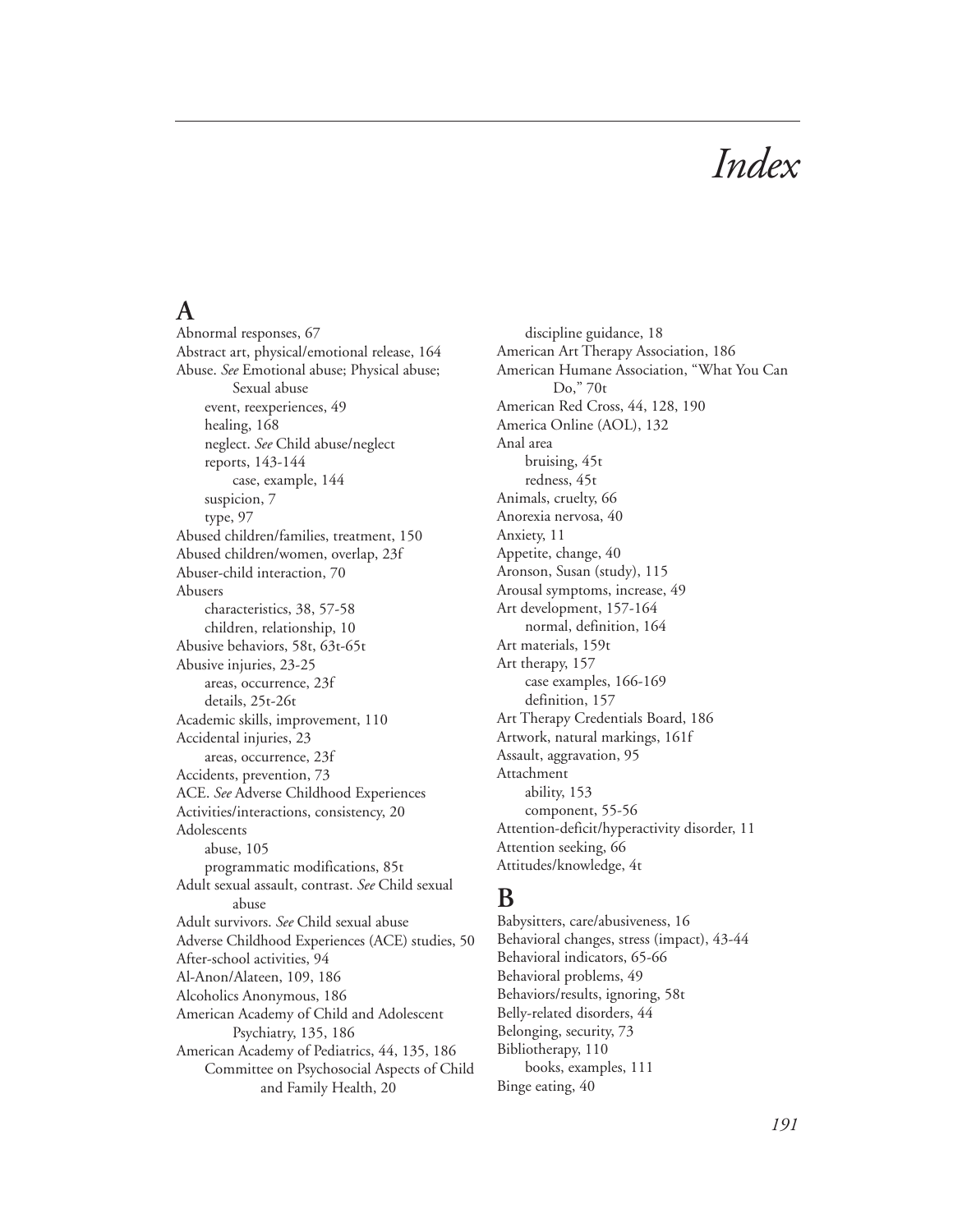Blocking software, 139 Bone fractures, 25t Boys & Girls Clubs of America, 128, 187 Brain development, physical abuse (effects), 30t Brain injuries, 26t Break the Cycle, 187 Browne, Angela (psychological injury model), 50- 51 Bruises, 25t, 40-41 Bulimia, 40 Bullying, 66 Burning, 90 Burns, 25t

#### **C**

Campus Security Act (CSA), 94 Can We Talk?, 187 CAPTA. *See* Child Abuse Prevention and Treatment Act Care, continuity, 73 Caregiver-child interaction, 5t, 80t-81t Caregiver frustration. *See* Stress Caregivers. *See* In-home caregivers; Rejective caregivers attentiveness, 24 behavior, ignoring, 58 child development (understanding), absence, 16 corporal punishment, usage, 16 domestic violence environment, 17 history, assessment. *See* Injuries ignoring behaviors, 58 isolating behaviors, 60 mental illness, control/treatment, 59 psychology, 16 rejecting behaviors, 58-59 selection. *See* Part-time caregivers substances, usage, 17 time, opportunity (absence), 59 Case planning, 29 CCR&R. *See* Child Care Resource and Referral Channing Bete Company, 187 Chat rooms, usage, 132-134 Child abuse/neglect allegations, disproving (reaction), 99 case closure, 148t case planning, 148 case progression, 151f causes, 3 definitions, 1 education, 12t forms, 2t

human ecological value, factors/characteristics (types), 4t-5t impact, 10-11 occurrence. *See* Childcare overview, 1 prevention, involvement (steps), 11t-12t problem, size, 1-3 psychological consequences, 150-152 recognition process, 6 report. *See* Suspected child abuse/neglect reportage, 8, 10 Child abuse prevention 5 Rs, 180t-181t program, examples, 174t-175t Child Abuse Prevention and Treatment Act (CAPTA), 34t Childcare arrangements, types, 115t assessment, 117 brochures (Internet availability), 118t centers, 116, 117t accreditation, 120-121 features, 123t child abuse/neglect, occurrence, 117 comparison, 117 considerations, 124 decision making, 124 brochures, 118t questions, asking, 121 developmental issues, brochures, 118t follow-up/involvement, 117, 125 homes accreditation, 120-121 features, 123t issues, 115 options, 116t-117t comparison, 121-124 program observation, 123-124 visits, 121 references, questions, 126t settings, types, 116-117 Child Care Aware, 118, 187 Childcare providers comparison, 121-124 decision making, 117-128 licensing process, 119-120 positive observations, 128t references, questions, 126t responsibilities, 124 selection, 125-127 questions, 121t-123t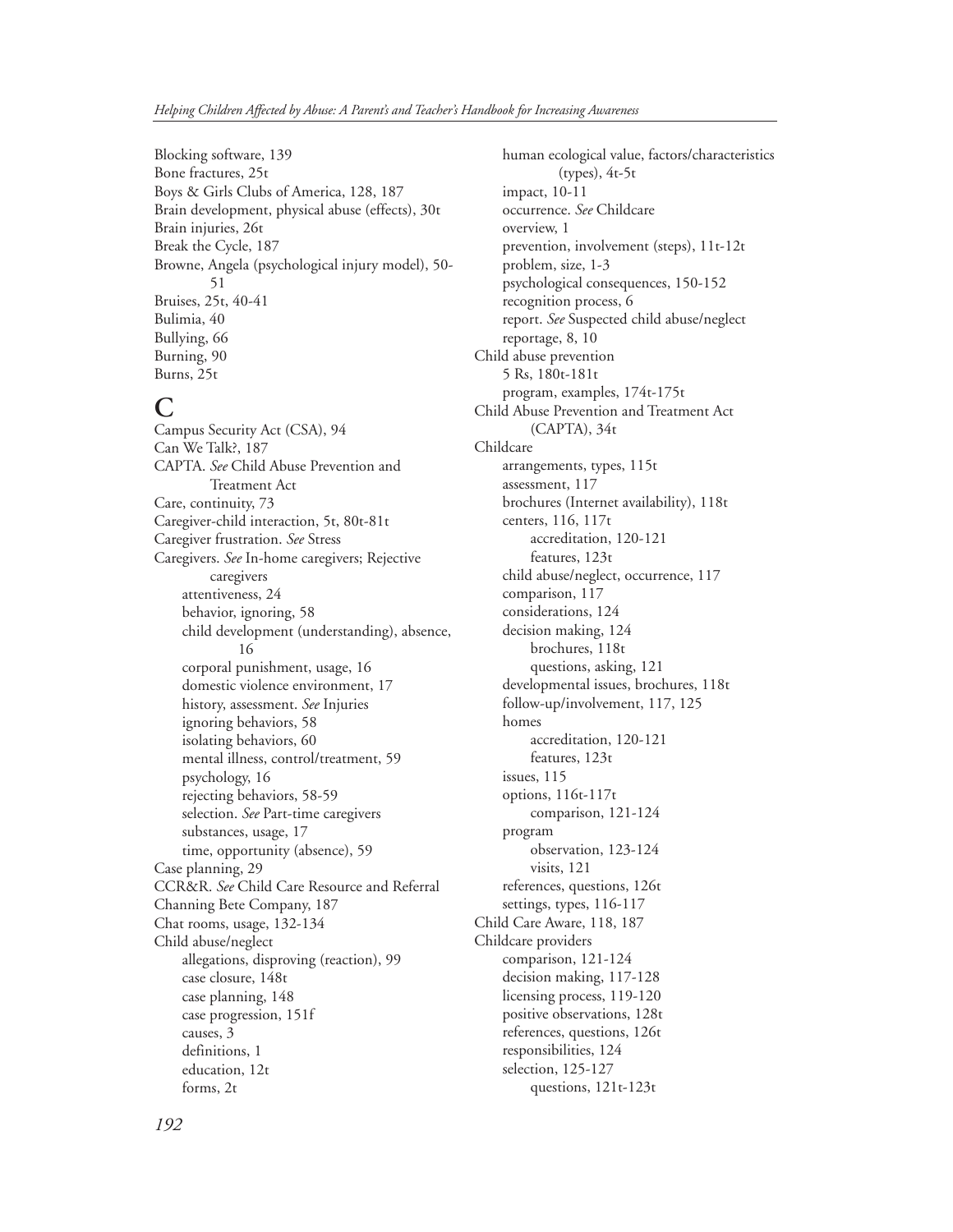Child Care Resource and Referral (CCR&R), 119 Childhelp, 185 Child maltreatment, 1 cases, 16f emotional abuse, involvement, 56f sexual abuse, involvement, 36f, 74f team approach, 144-145 CPS/law enforcement check, 126 initial investigation, 147t prevention programs, long-range, 103t signs, 6t-7t statistics, 2-3 suspected cases, identification/report, 150 Child neglect, 73 case, example, 79 definitions, 73-74 health care evaluation, 79-80 identification, 78-79 impact, 80-82 interventions, 82-85 problem, size, 74 types, 75-78 Child protective services (CPS), 143, 145-150 agency, 1 performance, improvement, 145 reports, 97 support, 48 case planning/closure, 146, 147 histories, 119-120 intervention, inability, 55 investigation, 79 joint investigations, law enforcement (involvement), 149-150 principles, 146t process, 147t-148t stages, 146-147 report, 79 response, 9f service provision, 148 Child rearing, paternal involvement (absence), 59 Children abandonment, 73 abnormal responses, 67 abuse/neglect history, characteristics, 104-105 age, 10, 34t aggressive behavior, increase, 100 anxiety, increase, 100 art, dialogue, 164-165 art development, 157-164 behavior, guidance, 101t burden, reduction, 175 contact, 180t

cruelty, 66 developmental needs, 10 emotional abuse, indicators, 66 factors, 5t fearfulness, increase, 100 health care, 75-76 injuries, 23-27 insight, gaining, 110-111 knowledge, 182t mental health impact, symptoms, 49 molester, 38. *See also* Fixated child molester movement, 23, 27 normal/unusual sexual behaviors, 42t permanency, need, 146t problems, art therapy (usage), 165 relating, inability, 66 resiliency, 111-112 safety, need, 146t suspected abuse, discussion process, 46t system-inflicted trauma, reduction, 145 well-being, need, 146t worth, sense, 62 Child sexual abuse, 33 accommodation syndrome, 50 adult sexual assault, contrast, 35t adult survivors, 49-50 causes, 35-36 child-related perspective, 46t definitions, 33-35 understanding, 34t genital symptoms, 45t health care evaluation, 46-48 occurrence process, Finkelhor preconditions, 36t problem, size, 35 response process. *See* Suspected child sexual abuse unrelated stresses, 43 Child Welfare Information Gateway, 57, 185 Clery Act, 94 Clothing, adequacy, 76 Cognitive distortion, 49 Cognitive skills, developmental delay, 69 Collaborative education, 145 College campuses, student protection, 94-95 Commercial sexual exploitation of children (CSEC), 33 Communication skills enhancement, 175 teaching, 107-108 Community contact, 180t fabric, strengthening, 12t family, social isolation, 59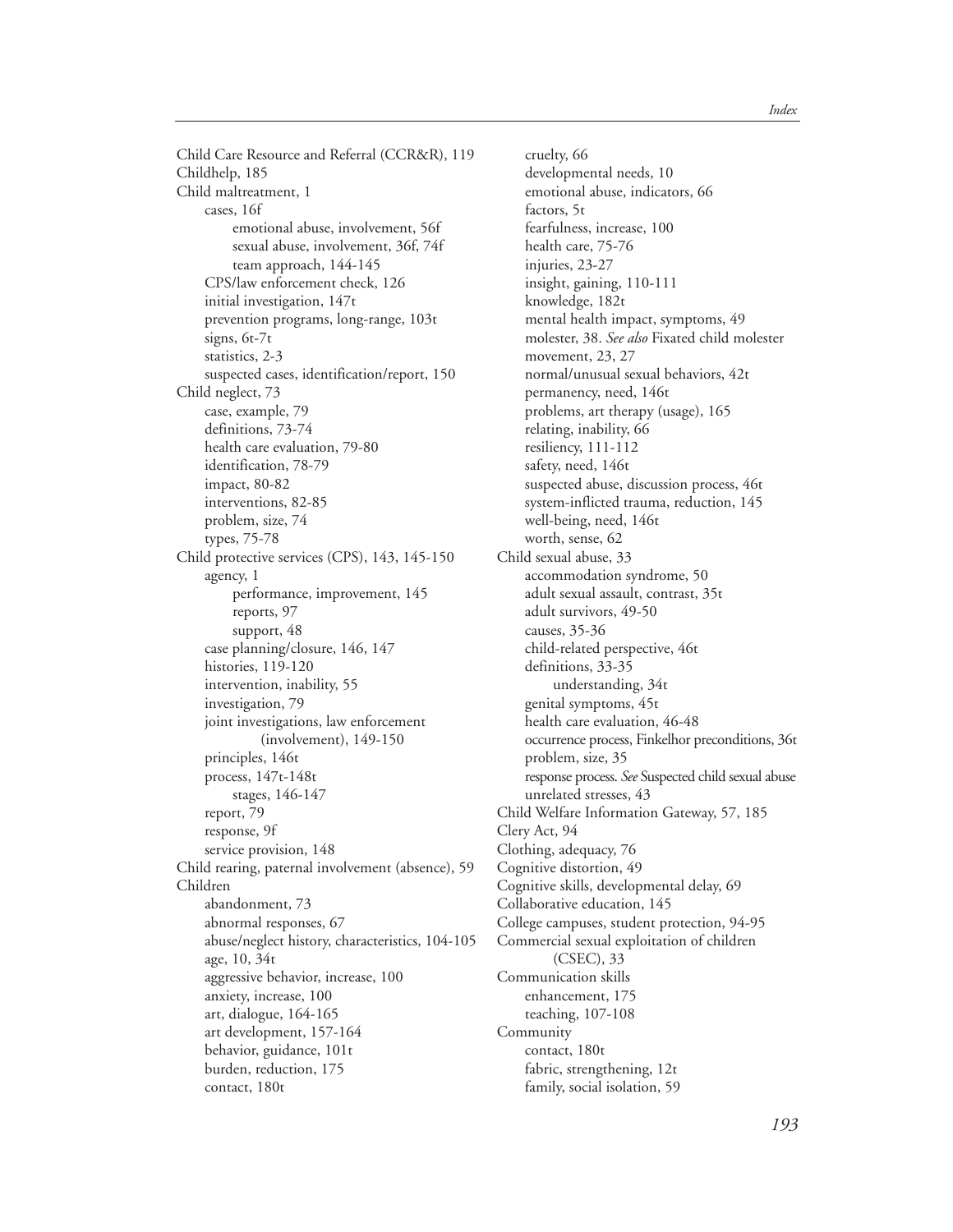resources, usage, 145 services, absence (actions), 154 violence, overexposure, 64-65 Community-based services, 8 Computed tomography (CT), 28t Concentration, quality (absence), 49 Coping skills, teaching, 108-109 Corporal punishment, 17-20 alternatives, 18-20 **Corrupting** behaviors/results, 62t impact, 61-62 Counseling supports, 85t CPS. *See* Child protective services Creative development, 120 Crisis, definition, 152 CSA. *See* Campus Security Act CSEC. *See* Commercial sexual exploitation of children Custody issues, 51 Cybersex, propositions, 133 Cyberspace, 131 CyberTipline, 187

## **D**

Dates/times, recall, 46t Dating roles, problematic male/female belief, 92t Dating violence, 89 behaviors, types. *See* Sexual dating violence definitions, 89 identification, 93t interventions/support, 92-94 problem, size, 89-90 statistics, 90t types, 90-91 victims, 92 Delinquency, 43 Delinquent behavior, 43 ignoring, 62 Depression, 11, 43, 104 Details development/exaggeration, 162f discussion, 46t Developmental stage, 64 Discipline guidelines, 124 necessity, 20 Disclosure, 37t stage, 50 Dissociative disorder, 11 Domestic violence, 4t, 20 environment. *See* Caregivers

overexposure, 64-65 terror, 65 victims, 92 Down days, experience, 43 Drawings, 157f-163f bad/good sides, 168f impact, 166f-168f openness, 163f organization, imperfections, 163f Drugs, information. *See* Web sites Dysfunctional families, 56

#### **E**

Eating disorders, 11, 40, 69 information. *See* Web sites Ecological model, 3f Economic/geographic changes. *See* Parent-child relationship Ecstasy (MDMA), 136 Educational neglect, 78 Elkind, David, 63 E-mail, usage, 132-134 Emergency preparedness, 12t situation guidelines, 124 Emotion, absence, 66 Emotional abuse, 1, 2t, 55 causes, 56-57 children, response, 66 definitions, 55-56 human ecological approach, 68 identification, 65-67 impact, 69 indicators, 65 involvement, 56f models, 56-57 prevenition, 179 problem, size, 56 psychiatric approach, 67 psychological models, 67-68 signs, 6t social approach, 67-68 treatment/services, 69-70 types, 58-65 Emotional distortion, 49 Emotional growth/development, 120 Emotionally abusive caregivers, characteristics, 57t Emotional ties, enhancement, 175 Engagement, 37t Entrapment/accommodation, stage, 50 Environment awareness, 160f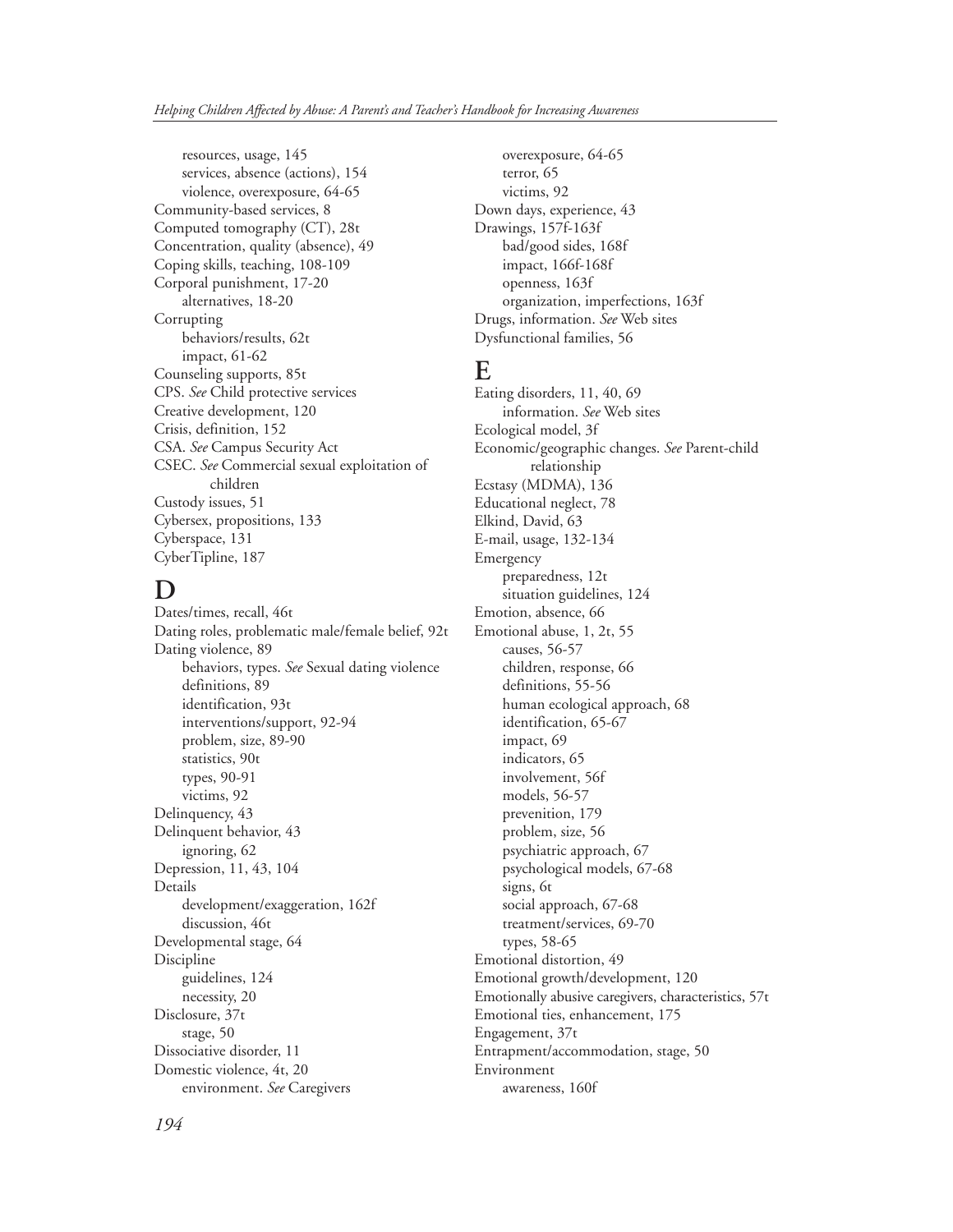childproofing, 82 safety/health, 120 Environmental factors, 5t Expert testimony, providing, 150 Exploratory activity, decrease, 69 Externalization, internalization (contrast), 49 Eyes, injuries, 26t

#### **F**

Face, injuries, 24 Failure to thrive (FTT), 69, 80t-81t laboratory assessment, 81 Family abused children/women, overlap, 23f assessment, 147t contact, 180t factors, 4t-5t members, social/health services (access), 175 progress, evaluation, 147, 148t school support, 103t size/structure, 4t social isolation, 59 support programs, involvement, 11t well-being, need, 146t Family-related stress, 165 Family Violence Prevention Fund, 187 Fatigue, 66 Fear, impact, 40-41 Feelings externalization, 66 handling, 170f Feet, stocking-glove immersion burn, 24f Finkelhor, David preconditions. *See* Child sexual abuse psychological injury model, 50-51 study, 35-36 Fire hazards, 77 Fire setting, 66 Fixated child molester, 38 Force, level, 34t Forced immersion burns, 28t Foster care, 10, 149 Fractures, 25t Friends, care (providing), 116t FTT. *See* Failure to thrive

### **G**

Gastrointestinal (GI) disorders, 44 Genital areas bruising, 45t exposure/examination, reluctance, 41 redness, 45t

Genital bleeding, 45t Genital symptoms. *See* Child sexual abuse Geometric lines, 160f Good faith, 97 implication, 7 Gossip, spreading, 91 Government, role, 183 Gratification differential, 34t Gynecological disorders, 44

## **H**

Hair-pulling, 90 Hand injuries, 23-24 Handle, 133 Hate crimes, information. *See* Web sites Head-to-toe examination, 27, 48 Health care evaluation, 27. *See also* Child neglect; Child sexual abuse; Physical abuse components. *See* Suspected child sexual abuse issues. *See* Neglect Health effects. *See* Physical abuse Helfer, Ray (study), 17 Helplessness, 66. *See also* Learned helplessness stage, 50 High-risk groups, program examples, 175t History, usage, 47t Home, prevention, 181-183 Hopelessness, 66 Hostility, 66 House rules, impact, 127 Human analysis, 139 Human ecological model, 3, 68 Hyperactivity, 66

## **I**

ICRA. *See* Internet Content Rating Association Ignoring behaviors. *See* Caregivers Immersion burns. *See* Forced immersion burns Inadequacy, feelings, 66 Information sharing, improvement, 144 In-home caregivers, 116, 117t selection, 125-127 In-home services. *See* Voluntary in-home services Initial risk assessment, 29 Injuries. *See* Self-injury caregiver history, assessment, 25-27 intention/effect, 15 Inner voice, listening, 182 Instant messaging, 132-134 Intake, 147t Internalization, externalization (contrast), 49 International Child Abuse Network, 185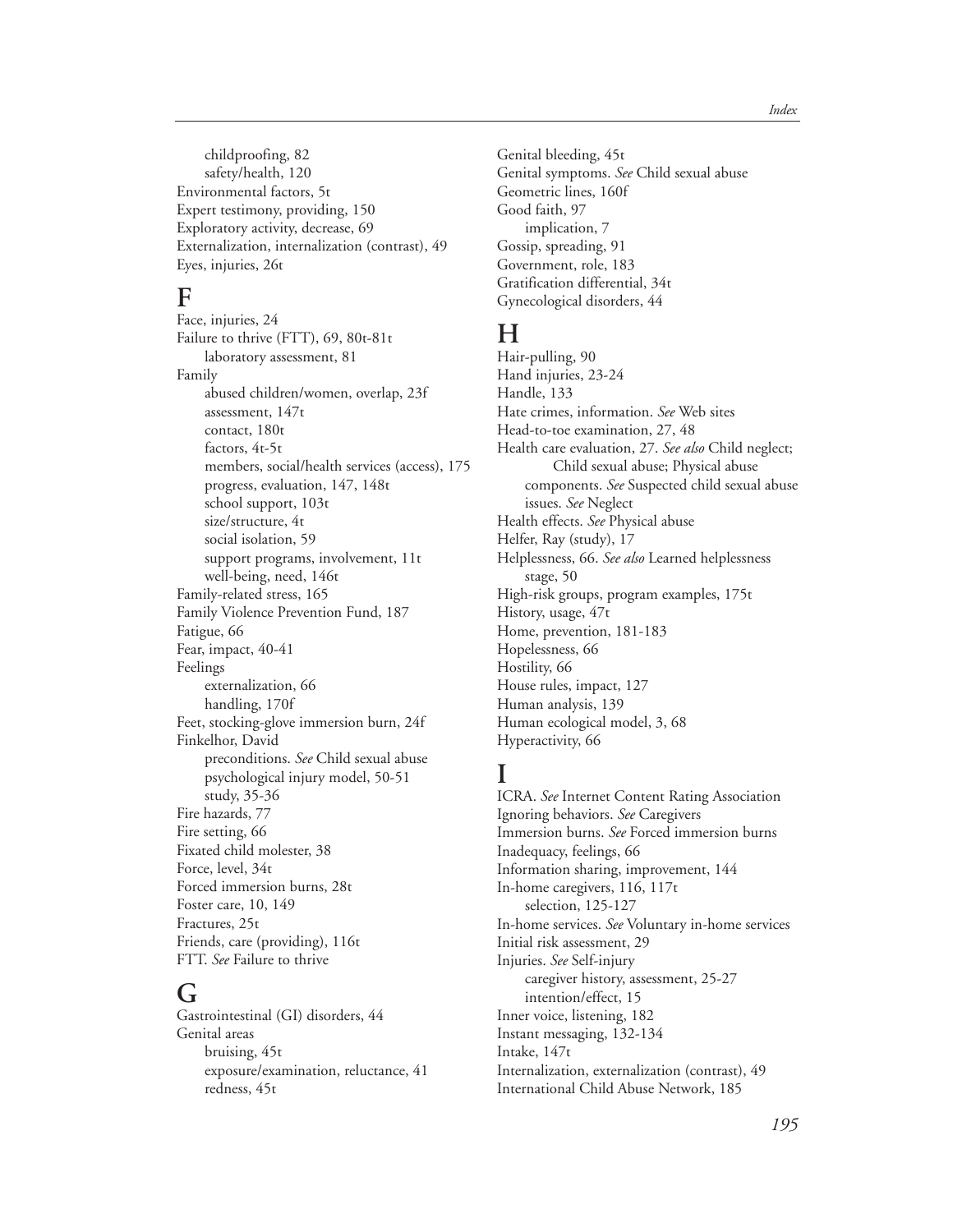#### Internet

child safety, 131 child usage, parent supervision, 138t direct parental supervision, 137-138 knowledge, 131-132 risks, reduction (parent action), 137-139 solicitations, examples, 133-134 use, risks, 132-136 Internet Content Rating Association (ICRA), 139 Internet Service Provider (ISP), selection, 131-132 Interpersonal difficulties, 49 Interview, 47t Intimate partner violence, 4t Intimidation, 66 Intrafamilial abuse, 35 Isolating behaviors. *See* Caregivers results, 60t ISP. *See* Internet Service Provider

## **J**

Jealousy, 91 Jeanne Clery Disclosure of Campus Security Policy and Campus Crime Statistics Act (Clery Act), 94 Joint investigation case progression, 151f law enforcement, involvement, 149-150

### **K**

KidsHealth, 188 Kids on the Block, The, 188 Kinship care, 10, 85, 149 Knowledge differential, 34t Koralek, Derry, 127

#### **L**

Laboratory assessment, 80t-81t Laboratory studies, 28t usage, 48t Language, developmental delay, 69 Law enforcement, involvement. *See* Child protective services; Joint investigation Layered paper collage, 169f Learned helplessness, 69 Learning, negative influence, 100 Legal civil definitions, 34 Legal criminal definitions, 34 Legal minimums, 102-104 Licensed/registered family homes, 116t Life skills, teaching, 106-107 Lines blending, 158f

evolvement, 170f Listlessness, 66 Long-range child maltreatment prevention programs, 103t Loop marks, 28t

### **M**

Magnetic resonance imaging (MRI), 28t Maltreatment. *See* Child maltreatment history, 4t type/frequency/duration, 10 types, 2t Maltreatment-related work, difficulty (recognition), 145 Mandated reporters, 7, 97. *See also* Schools; Teachers impact, 145-146 jobs, 146 Marital discord, 59 Masks, decorations, 161f MDMA (3,4-methylenedioxymethamphetamine). *See* Ecstasy MDT. *See* Multidisciplinary team Media messages, design, 178 role, 183 Medical neglect, 75-76, 80t Mental health, issues, 143, 150-154 Mental health interventions, 152-154 Microsoft Network (MSN), 132 Misbehavior prevention, advice, 21t-22t Molester. *See* Children Motor skills, developmental delay, 69 Motor vehicle theft, 95 Mouth, injuries, 26t Multidisciplinary team (MDT), 145 approach, 143 participation, 150 requirement, 154

#### **N**

Name-calling, 89, 91 Narcotics Anonymous, 188 National AfterSchool Association, 120, 188 National Association for Family Child Care, 120, 188 National Association for the Education of Young Children, 120, 188 National Center for Missing & Exploited Children (NCMEC), 138 National Center for Victims of Crime, The, 189 National Center on Child Abuse and Neglect, 57, 127 National Child Abuse Hotline, 181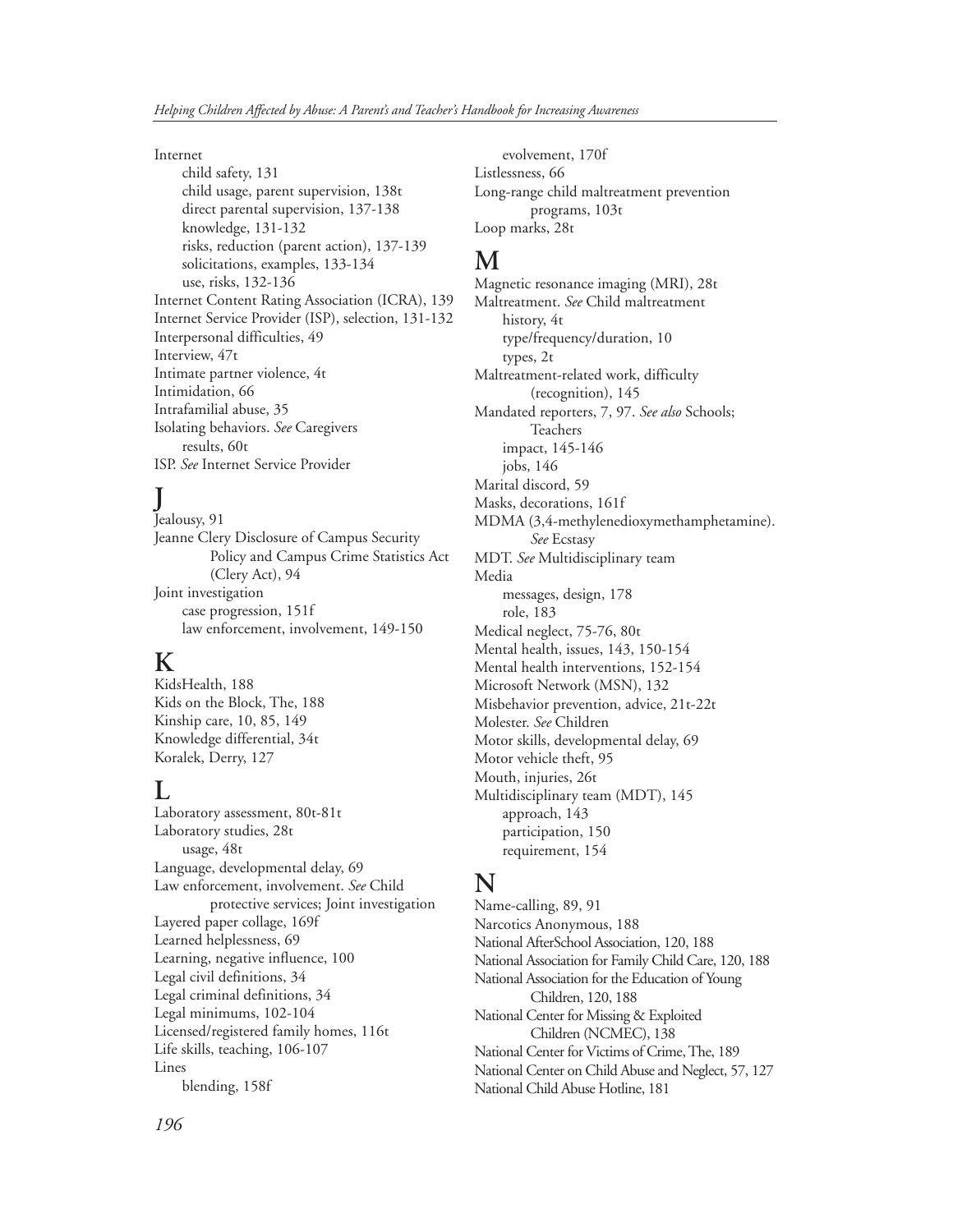National Child Care Information Center (NCCIC), 118-119 National Coalition Against Domestic Violence, 189 National Domestic Violence Hotline, 189 National Early Childhood Program Accreditation, 120 National Education Association, 189 National School-Age Care Alliance, 120, 188 National School Boards Foundation (NSBF), *Safe and Smart* report, 132 National Sexual Violence Research, 189 National Youth Crisis Hotline, 185 NCMEC. *See* National Center for Missing & Exploited Children Negative self-image, 67 Neglect, 1, 2t, 73. *See also* Child neglect; Educational neglect; Medical neglect; Nutritional neglect; Physical neglect; Safety neglect; Supervisory neglect causes, 75 determination, 78 impact, 80 prevention, 179-180 signs, 6t suspicion, health care evaluations (issues), 80t-81t Neglected children/families, treatment, 150 Neighbors, care (providing), 116t Net Nanny, 189 Netsmartz, 190 Nonprofessional sources, 8f Nonspecific behavioral changes. *See* Sexual abuse Normal sexual behaviors, 42t NSBF. *See* National School Boards Foundation Nutritional neglect, 80t-81t

### **O**

Offenders, relationship. *See* Victims Ongoing abuse, accommodation, 29 Out-of-home childcare, 115 assessment, 118-121 options, research, 119 Outward Bound, 190 Overpressuring, 63-64 behaviors/results, 64t

#### **P**

PANdora's Box: The Secrecy of Child Sexual Abuse, 190 Panic disorder, 11 Pantley, Elizabeth, 19 Parental choices/actions, society (impact), 68 Parent/caregiver factors, 4t Parent-child bonding, enhancement, 175 Parent-child conversations, 137 Parent-child relationship, economic/geographic changes, 68 Parents knowledge, 181t online resources, 139 responsibilities, 124 supports, 85t system-inflicted trauma, reduction, 145 Parents Anonymous, 185 Parent's Guide to Internet Safety (FBI publication), 190 Part-time caregivers interview questions, 127t positive observations, 128t selection, 127-128 Passivity, 66-67 Past, encountering, 169 PCA America. *See* Prevent Child Abuse America Pedophile, 38 Pedophilia, 35 Peer relationships, changes, 39-40 People, description, 46t Perpetrator arrest, 150 identification, 93t prison treatment program participation, refusal, 179 Personal hygiene, education, 76 Personality/psychology, 4t Pessimism, 66 Physical abuse, 1, 2t, 15 behavioral impacts, 30t causes, 16-23 consequences, 30t definition, 15 effects. *See* Brain development health care evaluation, 28t history, 28t health effects, 30t impact, 29-30 issues, 75 physical effects, 30t possibility, 16t prevention, 177 problem, size, 15-16 signs, 6t, 16t Physical ailments/complaints, 44 Physical environment, 83t Physical examination, 28t, 80t-81t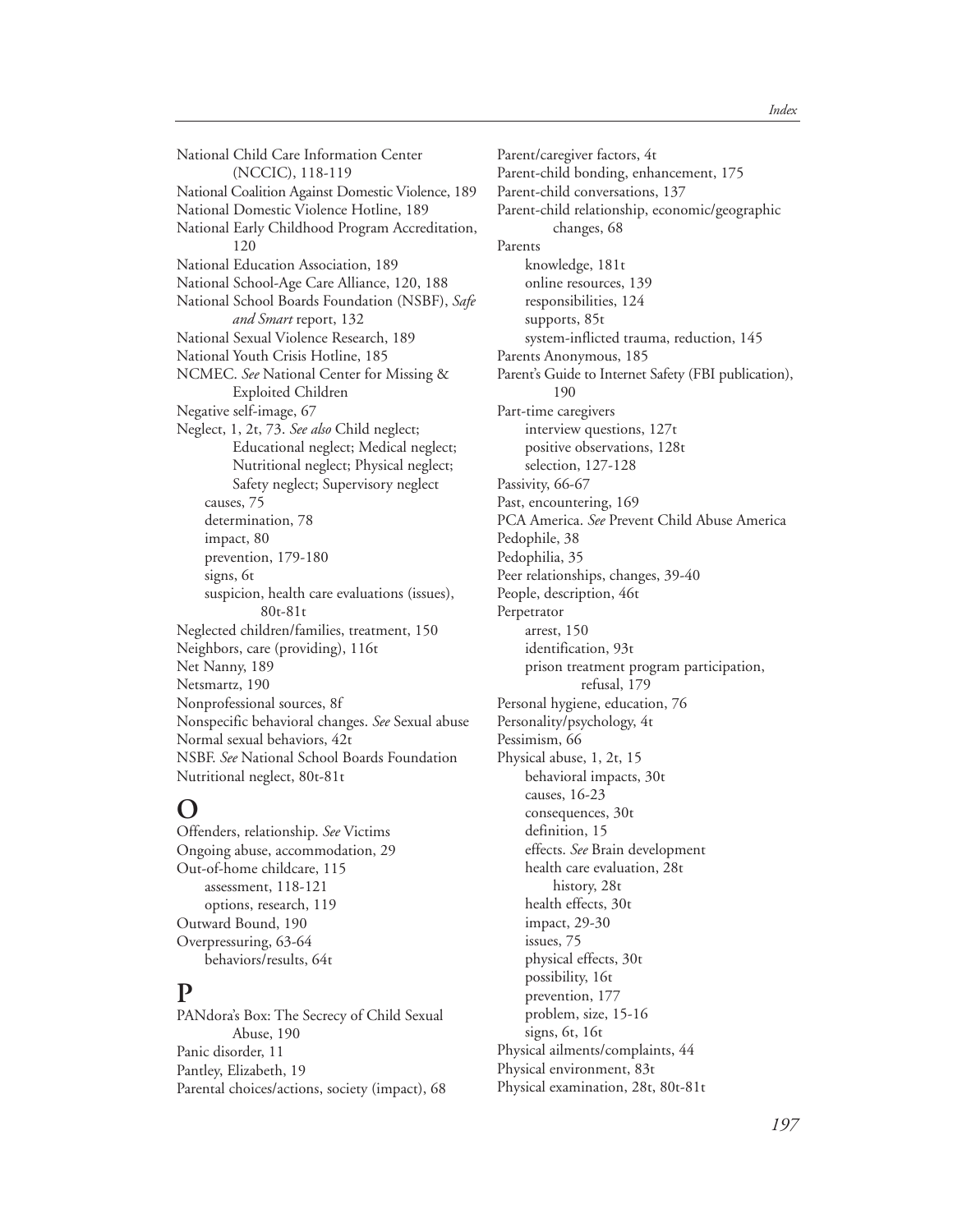usage, 48t Physical force, usage, 177 Physical neglect, 76, 81t Physical violence, involvement, 90 Planned field trips, permission, 125 Playground, examination, 121 Play therapy, 153 Positive coping skills, teaching, 108-109 Positive guidance, providing, 120 Possessiveness, 91 Posttraumatic stress disorder (PTSD), 11, 49 symptoms, consistency, 64 Potential victim, identification, 93t Poverty, 5t Power differential, 34t Pregnancies, rejection, 59 Preoccupation, 66 Preschoolers, therapeutic childcare (characteristics), 83t-84t Prevent Child Abuse America (PCA America), 78, 185-186 approach, 11 indicators, 65-66 Prevention cost-benefit analysis, 183 efforts, 173 focus, 11-12 programs, services (providing), 175-176 Preventive services, categories, 173-175 Primary prevention, 173 program examples, 174t Problem behavior, 19 Professional/clinical definitions, 34 Professional help, 152-154 Professional response, 7-10 Professional sources, 8f Programmed instruction, 106 Promiscuity, 42 Promiscuous sexual behavior, 42 Property destruction, 66 vandalism, 91 Providers. *See* Childcare providers Pseudonaturalistic drawing, 162f Psychiatric approach. *See* Emotional abuse Psychological abuse, 2t, 55 Psychological models, 50-51. *See also* Emotional abuse Psychological violence, 91 PTSD. *See* Posttraumatic stress disorder Puberty, information. *See* Web sites Punishment

reduction (necessity), instituted policies (examples), 101t threats, 22t

### **R**

Radiographs (X-rays), usage, 28t Rape, 35 Raves, information. *See* Web sites Reactive attachment disorder, 11 Red Cross. *See* American Red Cross Regressed individual, 38 Regressive behavior, 40 Rejecting behaviors. *See* Caregivers Rejective caregivers, 59 Relationships formation, inability, 66 problems, 69 Relatives, care (providing), 116t Reporting absence, penalty, 98 school policies, 98 Reports. *See* Abuse contents, 97-98 sources, 8f substantiation, 143 Reprimands, usage, 21t **Resources** general, 185-186 specialized, 186-190 Retraction, stage, 50 Risk assessment, 29 factors, 180t Ritualistic abuse, 61 Role-playing, 108

## **S**

Sachs-Ericsson, Natalie (study), 63 Safe Child, 190 Safekids.com, 190 Safeteens.com, 190 Safety neglect, 76-77, 81t SAM. *See* Special assessment and management SBS. *See* Shaken baby syndrome Scalding, 90 School-aged children, programmatic modifications, 85t School performance, changes, 39 Schools abuse, defense, 101-104 activities, concentration (difficulty), 66 child abuse, 97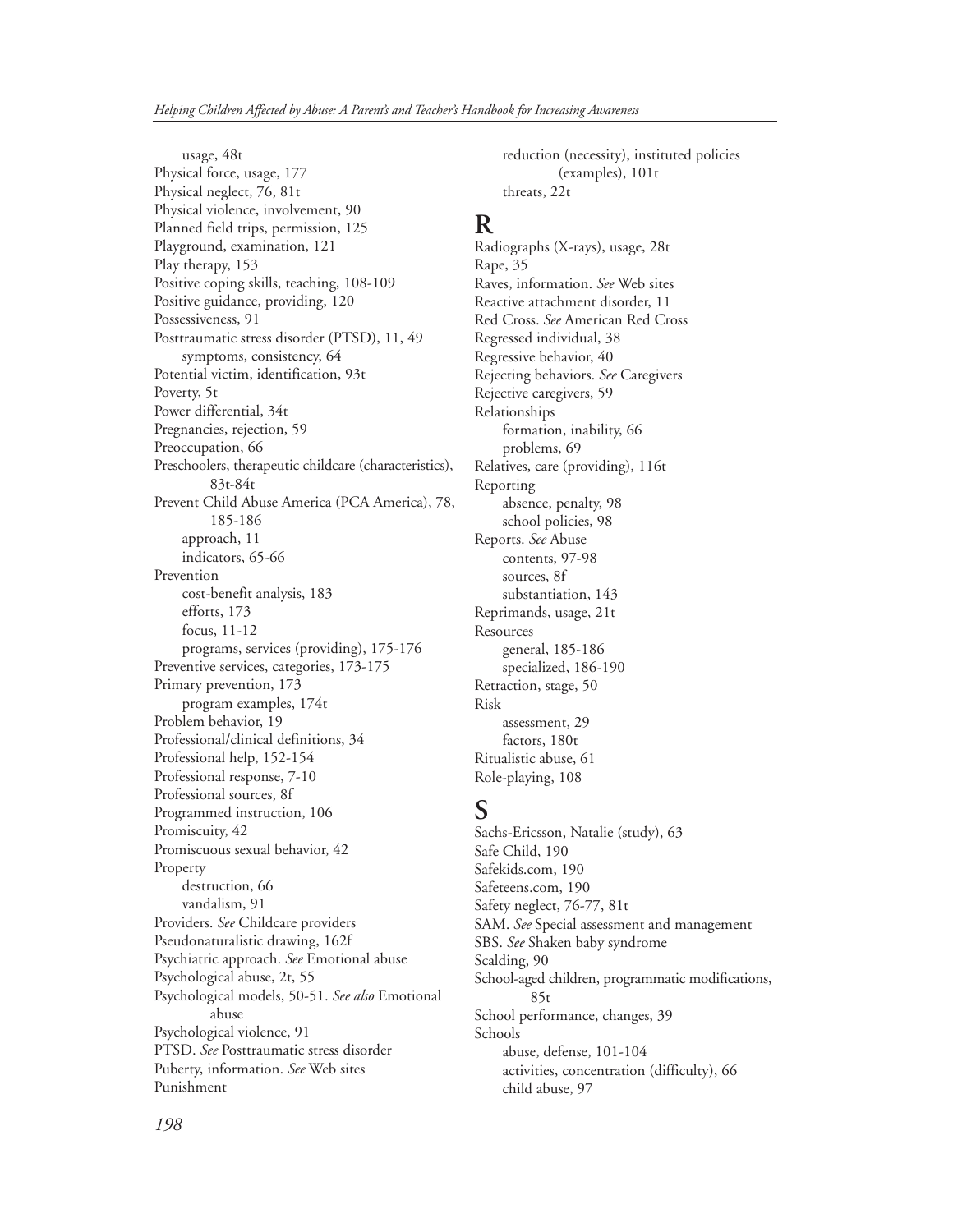discipline, 100-101 policies, information (inclusion), 101t employee, abuse (involvement), 99-100 long-range prevention programs, 102 mandated reporters, 97-99 pleasant experiences, providing, 109 policies. *See* Reporting supports, 85. *See also* Family Scribbles blending, 158f circles, evolvement, 161f evolvement, 160f lines, 160f evolvement, 161f, 162f shapes, 157f experimentation, 158f Secondary prevention, 173-174 program examples, 175t Secrecy, 37t stages, 50 Self-confidence, 110 absence, 66 Self-control, impact, 153 Self-destructive behavior, 67 Self-discipline, learning (encouragement), 100 Self-esteem absence, 69 building, 109-110, 120 level, 69 Self-injury, 66 Self-perception, impact, 153-154 Self-portraits, 169f Self-sufficiency, 110 Self-worth, sense, 55 September 11 (2001), stress/impact, 43-44 Severity, impact, 49 Sex education, providing, 178 Sexual abuse, 1, 2t case explanation, Sgroi five-phase model (usage), 37t identification, 38-44 impact, 48-50 involvement. *See* Child maltreatment nonspecific behavioral changes, 38-44 physical complaints, 44 prevention, 177-179 signs, 6t Sexual act, type, 34t Sexual acting out, 41 Sexual assault, 44, 91t consideration, 33 Sexual behaviors, 41-42

Sexual coercion/violence, 91t Sexual content, exposure. *See* Web sites Sexual dating violence, behaviors (types), 91t Sexual exploitation, 33 Sexual harassment, 91t Sexual interaction, 37t Sexuality, information. *See* Web sites Sexually abused children, caregivers (observations), 39 Sexually transmitted diseases (STDs), 44 information. *See* Web sites transfer, 48 Sexual violence, inclusion, 91 Sgroi five-phase model, usage, 37t Shaded areas, 163f Shaken baby syndrome (SBS), 11, 24 exposure, 24 injuries, 26t signs, 26t symptoms, 28t Shapes blending, 158f. *See also* Scribbles evolvement, 160f, 162f Shelter, inadequacy, 76-77 Shope, Timothy (study), 115 Shyness, 66 Sibling, adjustment, 166-167 Skeletal injury, 27 Skull, injuries, 26t Sleep disorders, 69 Sleep disturbances, 40, 49 Social approach. *See* Emotional abuse Social growth/development, 120 Social institutions, changes, 183 Social isolation, 5t Social skills, teaching, 106 Social withdrawal, 104 Software. *See* Blocking software analysis, 139 Somatization, 44 Spanking, reduction, 18 Special assessment and management (SAM) clinic, 144 Staysafe.org, 190 STDs. *See* Sexually transmitted diseases Stepparent, adjustment, 167-168 Stocking-glove immersion burn. *See* Feet Stocking-glove pattern, 24 Stomachaches, 44 Stress, 4t-5t caregiver frustration, 17 coping, skills (increase), 175